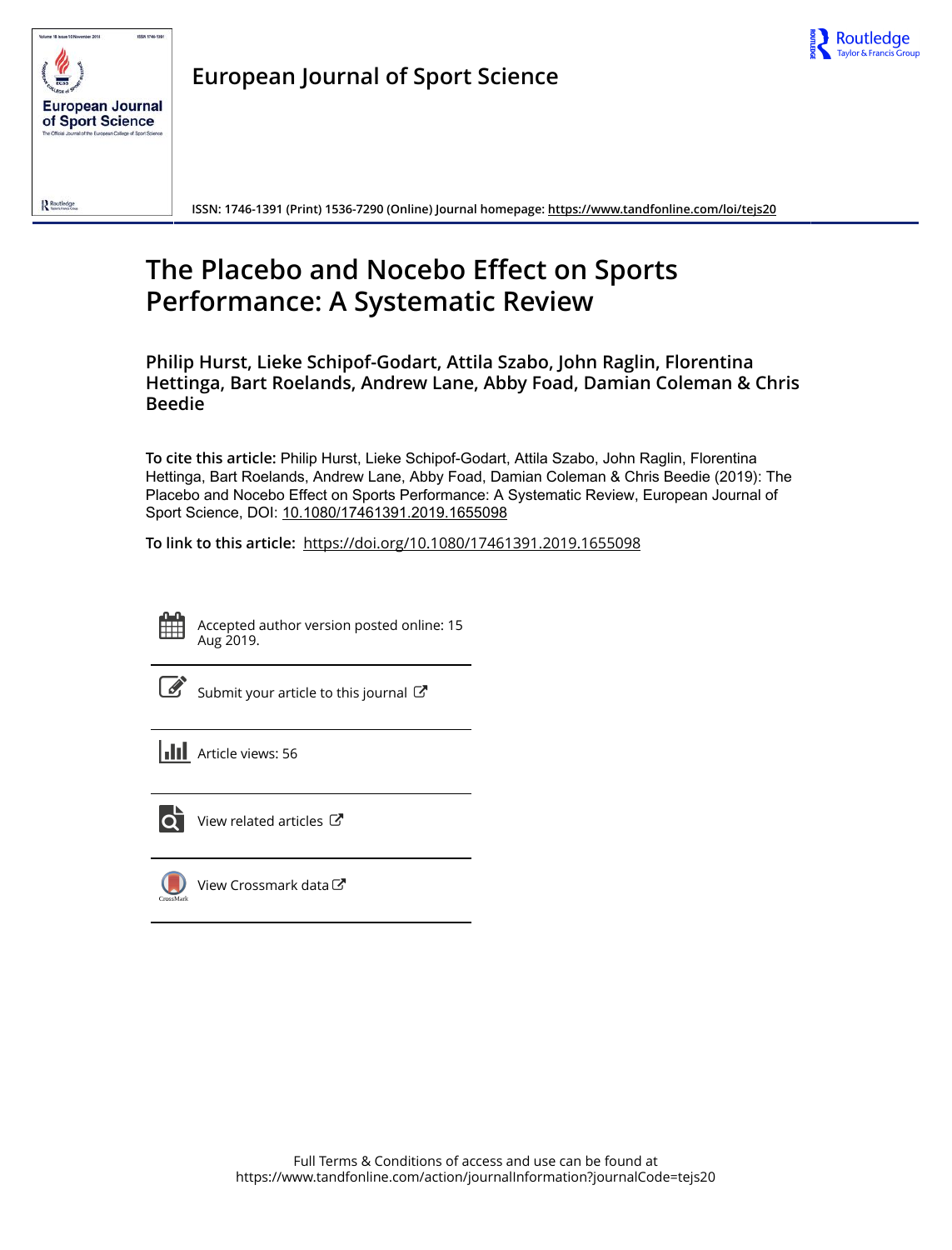Publisher: Taylor & Francis & European College of Sport Science

Journal: *European Journal of Sport Science* 

DOI: 10.1080/17461391.2019.1655098

# The Placebo and Nocebo Effect on Sports Performance: A Systematic Review

Philip Hurst<sup>a\*</sup>, Lieke Schipof-Godart<sup>b</sup>, Attila Szabo<sup>c</sup>, John Raglin<sup>d</sup>, Florentina Hettinga<sup>e</sup>, Bart Roelands<sup>f</sup>, Andrew Lane<sup>g</sup>, Abby Foad<sup>a</sup>, Damian Coleman<sup>a</sup> & Chris Beedie<sup>h</sup>

aSchool of Human and Life Sciences, Canterbury Christ Church University, Canterbury, UK <sup>b</sup>Faculty of Health, Nutrition & Sports, The Hague University of Applied Sciences, Hague, the Netherlands

c Institute of Health Promotion and Sports Sciences, Eötvös Loránd University, Budapest, Hungary dSchool of Public Health, Indiana University, Bloomington, IN, USA

e School of Sport, Rehabilitation and Exercise Sciences, University of Essex, Colchester, UK <sup>f</sup>Department of Human Physiology, Vrije Universiteit Brussel, Brussels, Belgium

<sup>g</sup>Faculty of Education Health and Wellbeing, Institute of Sport, University of Wolverhampton, Walsall, UK

hSchool of Psychology, University of Kent, Canterbury, UK

\*Correspondence: Philip Hurst, School of Human and Life Sciences, Canterbury Christ Church University, Canterbury, UK. Email[: philip.hurst@canterbury.ac.uk](mailto:philip.hurst@canterbury.ac.uk) 

| #              | Name                          | Email address                         |
|----------------|-------------------------------|---------------------------------------|
| $\mathbf{1}$   | Dr Philip Hurst               | philip.hurst@canterbury.ac.uk         |
| 2              | Dr Lieke Schipof-Godart       | l.schiphof.godart@gmail.com           |
| 3              | Professor Attila Szabo        | szabo.attila@ppk.elte.hu              |
| 4              | Professor John Raglin         | raglinj@indiana.edu                   |
| 5              | Professor Florentina Hettinga | florentina.hettinga@northumbria.ac.uk |
| 6              | Dr Bart Roelands              | bart.Roelands@vub.be                  |
| $\overline{7}$ | Professor Andrew Lane         | a.m.Lane2@wlv.ac.uk                   |
| 8              | Dr Abby Foad                  | abby.foad@canterbury.ac.uk            |

ļ

Check for update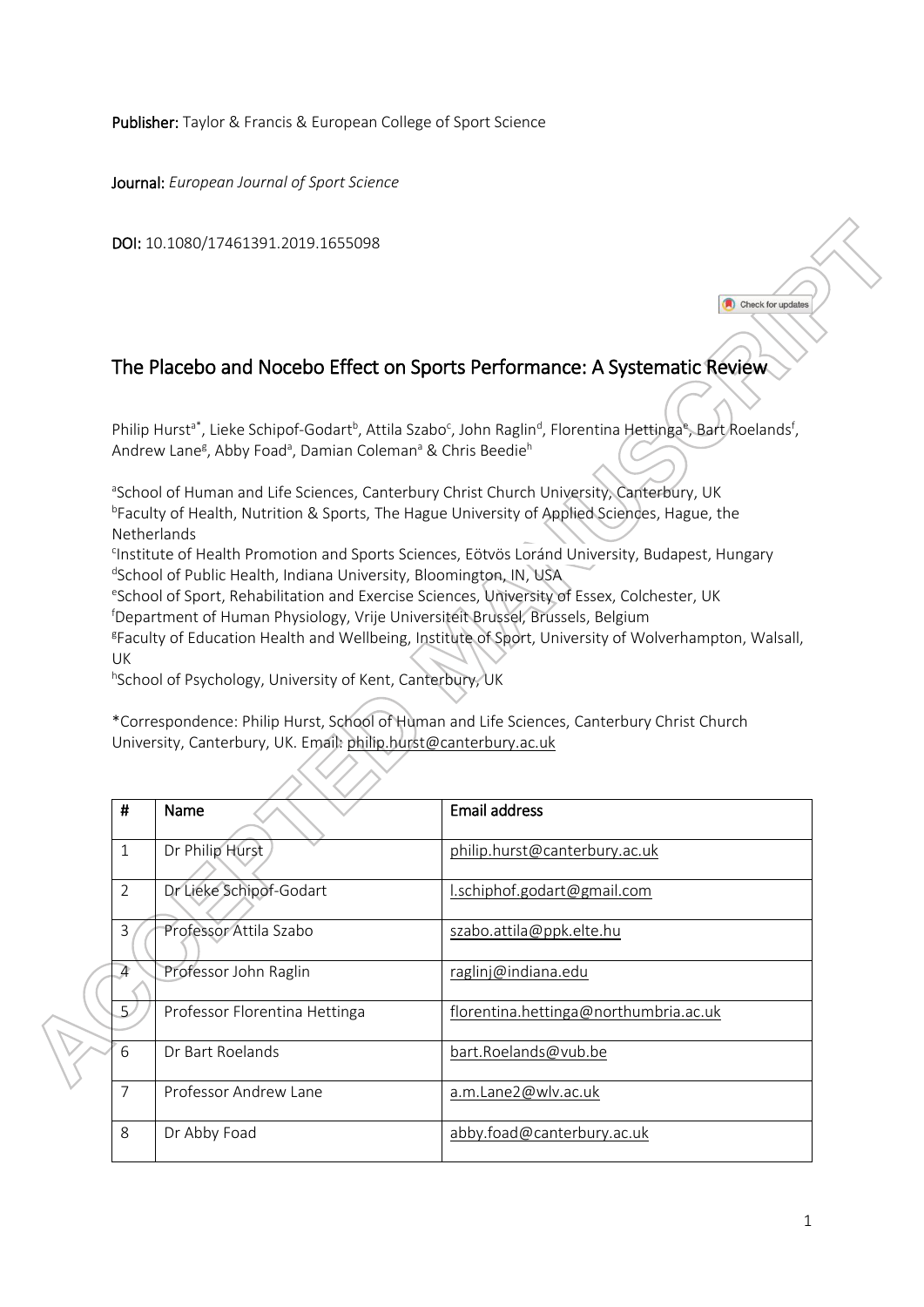| Dr Damian Coleman      | damian.coleman@canterbury.ac.uk |
|------------------------|---------------------------------|
| Professor Chris Beedie | chris.beedie@kcl.ac.uk          |

### Abstract

The aim of this review was to determine the magnitude of the placebo and nocebo effect on sport performance. Articles published before March 2019 were located using Medline, Web of Science, PubMed, EBSCO, Science Direct, and Scopus. Studies that examined placebo and nocebo effects of an objective dependent variable on sports performance, which included a control or baseline condition, were included in the analysis. Studies were classified into two categories of ergogenic aids: 1) nutritional and 2) mechanical. Cohen's *d* effect sizes were calculated from 32 studies involving 1,513 participants. Small to moderate placebo effects were found for both placebo (*d* = 0.36) and nocebo (d = 0.37) effects and when separated by nutritional (*d* = 0.35) and mechanical (*d* = 0.47) ergogenic aids. The pooled effect size revealed a small to moderate effect size across all studies (*d* = 0.38). Results suggest that placebo and nocebo effects can exert a small to moderate effect on sports performance.

Key Words: belief, effectiveness, motor, nocebo, nutrition, supplements

### Introduction

The placebo effect is a psychobiological response to a purported beneficial treatment (Hurst, Foad, Coleman, & Beedie, 2017). The nocebo effect is the opposite, a psychobiological response to a purported harmful treatment (Beedie et al., 2018). In the last two decades, research in sport and exercise science suggests that placebo and nocebo effects can significantly influence sport performance (Beedie et al., 2018). In this review, we aim to determine the magnitude of the placebo and nocebo effect on sport performance in studies published to date.

Historically, placebos are used as a control treatment that is theoretically indistinguishable from the experimental treatment, but without the essential biological or mechanical active component. The 'true' treatment effect is reported as the difference between the effect of the experimental drug/substance/method compared to the effect of the placebo, while the magnitude of placebo effects is the difference between the effect of the placebo and any change in performance in a control group given no treatment. However, the magnitude of the placebo effect can be misattributed to other phenomena, such as response biases, regression to the mean and natural history of the condition under investigation. It is therefore important that any estimate of the magnitude of the placebo and nocebo effect is interpreted in carefully designed investigations in which a placebo is compared with a natural history control group or baseline condition (i.e. where participants receive no treatment of any kind).

To the authors' knowledge, there have only been two reviews investigating placebo effects on sport performance (Beedie & Foad, 2009; Bérdi, Köteles, Szabó, & Bárdos, 2011). While both papers report the significant influence placebo effects have on performance in sport, these reviews focus only on nutritional ergogenic aids (e.g. caffeine, carbohydrate and sodium bicarbonate). This arguably limits our understanding of the full range and magnitude of placebo and nocebo effects in sports performance. We therefore aimed to examine the placebo and nocebo effects of a wider range of ergogenic aids on sports performance. We hope that the review will provide useful information regarding the findings and quality of research. While the term 'placebo effect' is often used to describe a range of psychologically-mediated factors that influence sport performance (e.g. participant-practitioner relationship, white coat syndrome and Hawthorne effects; Hróbjartsson &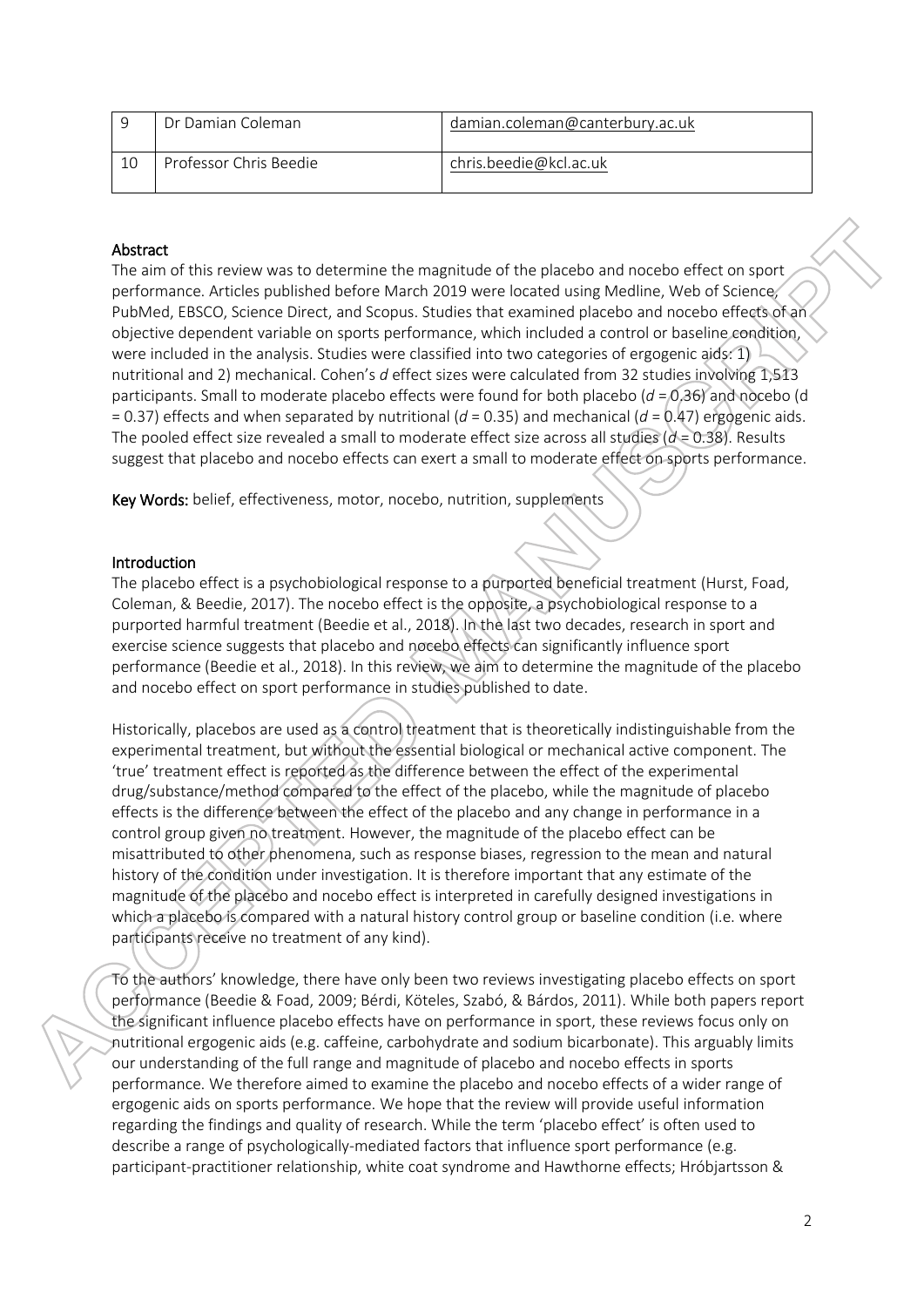Gøtzsche, 2010), in this review, we aim to examine the magnitude of the placebo and nocebo effect elicited by a direct experimental manipulation when compared to a no-treatment control group.

### Materials and methods

This systematic review followed the guidelines provided by the Preferred Reporting Items for Systematic Review and Meta-Analyses statement (PRISMA; Moher et al., 2015).

### *Types of studies*

Studies that aimed to analyse the placebo and nocebo effect on sports and motor performance were considered for inclusion. Both within- and between-participant design studies reported in English were considered for inclusion. Conference proceedings, reviews, abstracts, book chapters, dissertations and unpublished manuscripts were excluded.

### *Types of participants*

Only studies including participants described as "apparently healthy" or "athletes" were included.

### *Types of interventions*

Studies were only included if they assessed the effect of a placebo or nocebo ergogenic aid, which had no biological or mechanical capacity to directly modify the dependent variable. Ergogenic aids were categorised into nutritional (e.g. caffeine) and mechanical (e.g. Transcutaneous nerve stimulation [TENS]).

#### *Outcome measures*

Studies that did not report at least one direct measure of performance (e.g. power output, speed, or time to completion) and those reporting only subjective outcomes (e.g. pain, fatigue, and perceived exertion) were excluded.

### *Experimental controls*

To enable the quantification of the placebo and nocebo effect, only studies that reported either a notreatment control, or in repeated measures studies, a baseline in which participants' own performance acted as a no-treatment control, were included. We excluded studies that reported experimental or control treatments of questionable rigour, for example when participants' knowledge concerning whether or not they had been given a placebo or the 'real' treatment was not measured and reported.

### *Search strategy*

Six electronic databases were searched from their earliest entries up until March 2019 (i.e. Medline, Web of Science, PubMed, EBSCO, Science Direct, and Scopus). Reference lists of studies that were considered for inclusion and studies citing these articles were examined. The following search strategy was applied: "placebo effect" OR "nocebo effect" OR "belief effect" OR "placebo response" OR "nocebo response" OR "deceptive" OR "deception" OR "patient expectation" AND "sport" OR "performance" OR "motor" OR "exercise."

### *Data collection and analysis*

Abstracts of records identified through electronic databases were read by the lead author, who excluded all records that did not meet inclusion criteria. The lead and second author read all other records in full and decided on study inclusion independently. Disagreements were resolved by discussion with a third author.

Study characteristics were extracted from all eligible reports including author name, year published, dependent variable, type of placebo treatment, sample size, type of participant and study design. In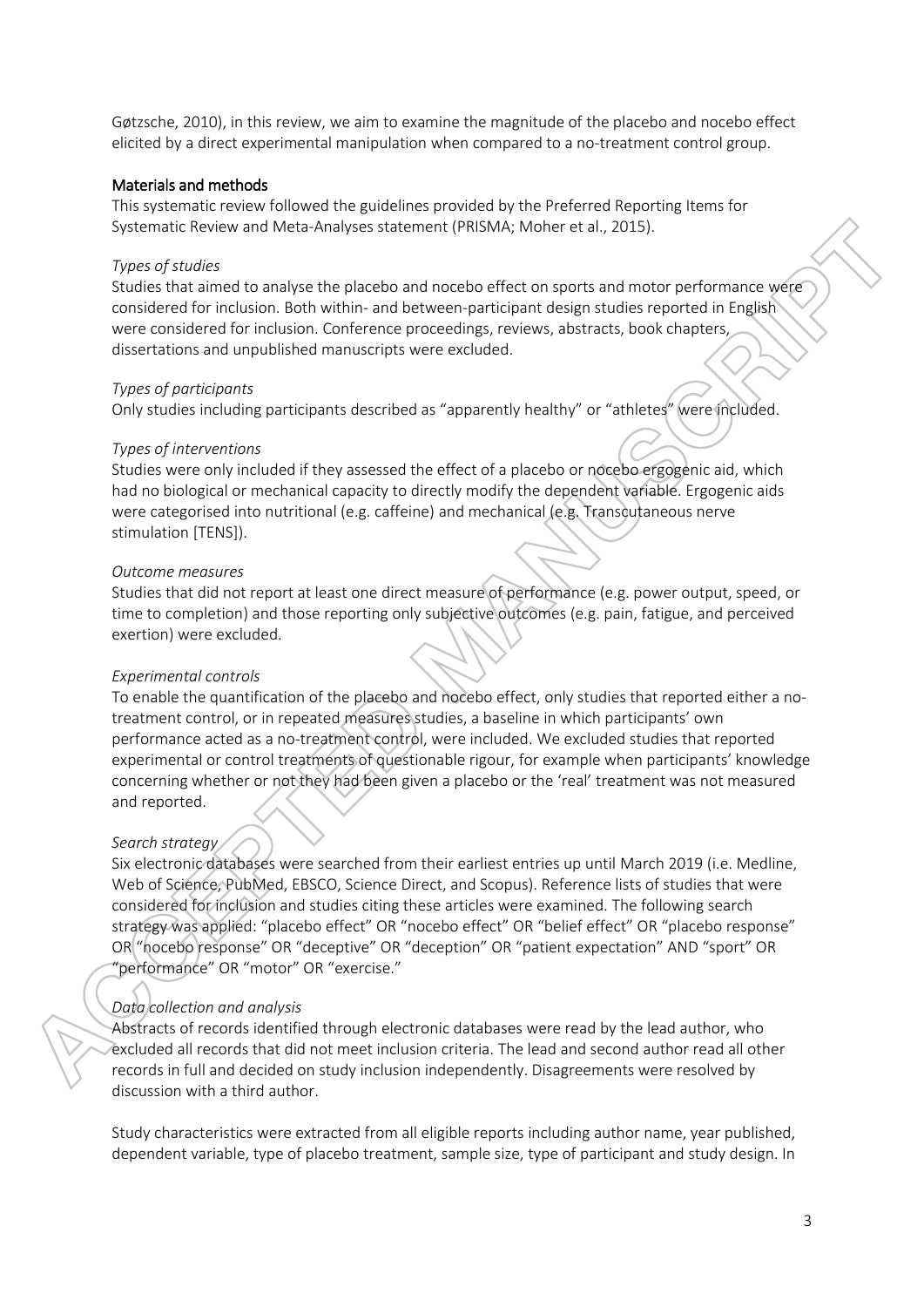papers reporting more than one dependent variable, decisions about which one to choose were made by the lead, second and last author, with disagreements resolved via discussion.

A thorough assessment of bias was performed by the lead and second author for all eligible studies. As recommended by The Cochrane Collaboration (Higgins et al., 2011), each potential risk of bias was graded as high, low or unclear. If studies reported random sequence generation (e.g. participants randomised to intervention), allocation concealment (e.g. researchers are unaware of which treatment participant is in), complete outcome data (e.g. systematic differences between groups in withdrawals from a study) and were free of selective reporting (e.g. results that are not significant are deliberately left out), the overall risk of bias was considered "low." All other studies were categorised as "unclear" or "high risk" of bias, for example when researchers or participants were aware of which treatment was given to the participant. However, given that in placebo effect research a key methodological characteristic is that participants are led to believe the treatment they receive will influence their performance, we also assessed whether the study measured participants' belief in the effectiveness of the placebo treatment they received through post-study manipulation checks. If a manipulation check was included, and study outcomes were discussed in light of this, the study was considered as having a low risk of bias.

Mean and standard deviations of main performance measure were extracted from each study. In instances where data were not explicitly reported, the corresponding authors were contacted and asked to provide means and standard deviations. We were unable to obtain the data from two studies (Clark, Hopkins, Hawley, & Burke, 2000; Tallis, Muhammad, Islam, & Duncan, 2016). For Tallis et al. (2016), means and standard errors (SE) were reported in a figure and we estimated the standard deviations by multiplying the SE by the square root of the sample size (Burda, O'Connor, Webber, Redmond, & Perdue, 2017). For Clark et al. (2000), means and 95% confidence intervals were reported in a figure as percent change from baseline. We were therefore unable to extract means and standard deviations of the performance measure and the study was excluded from analysis.

The mean difference between placebo and controls was standardised by calculating Cohen's *d (d)*; the difference between means of both treatments divided by the pooled standard deviation, using an online statistical spreadsheet (Thalheimer & Cook, 2002). For studies that did not include a notreatment control, baseline condition was used. Differences between 0.2 and <0.5 were interpreted as a small effect, between 0.5 and <0.8 as moderate, and ≥0.8 as large (Cohen, 1992). In addition, aggregated effect sizes of studies were calculated to determine potential moderators of the placebo effect:

- 1. Type of ergogenic aid (i.e. nutritional and mechanical)
- 2. Type of placebo (e.g. caffeine, cold-water immersion or kinesiology tape)
- 3. Mechanism (i.e. positive expectation, negative expectation or classical conditioning)

Where possible, data are reported as means, standard deviations and 95% CI confidence intervals.

# **Results**

# Description of studies

The database search identified 4,026 potential studies, with a further 8 identified through other resources (e.g. reference lists of articles). On closer inspection, 3,914 did not specifically measure the placebo effect, 74 were duplicate publications and 4 sampled non-healthy participants (e.g. participants with ankle instability or Parkinson's disease). Thus, 42 studies were assessed for eligibility. After reading each study in full, three were excluded as they did not meet the inclusion criteria regarding control condition (Corsi & Colloca, 2017; Higgins & Shabir, 2016; Reeser et al., 2005), two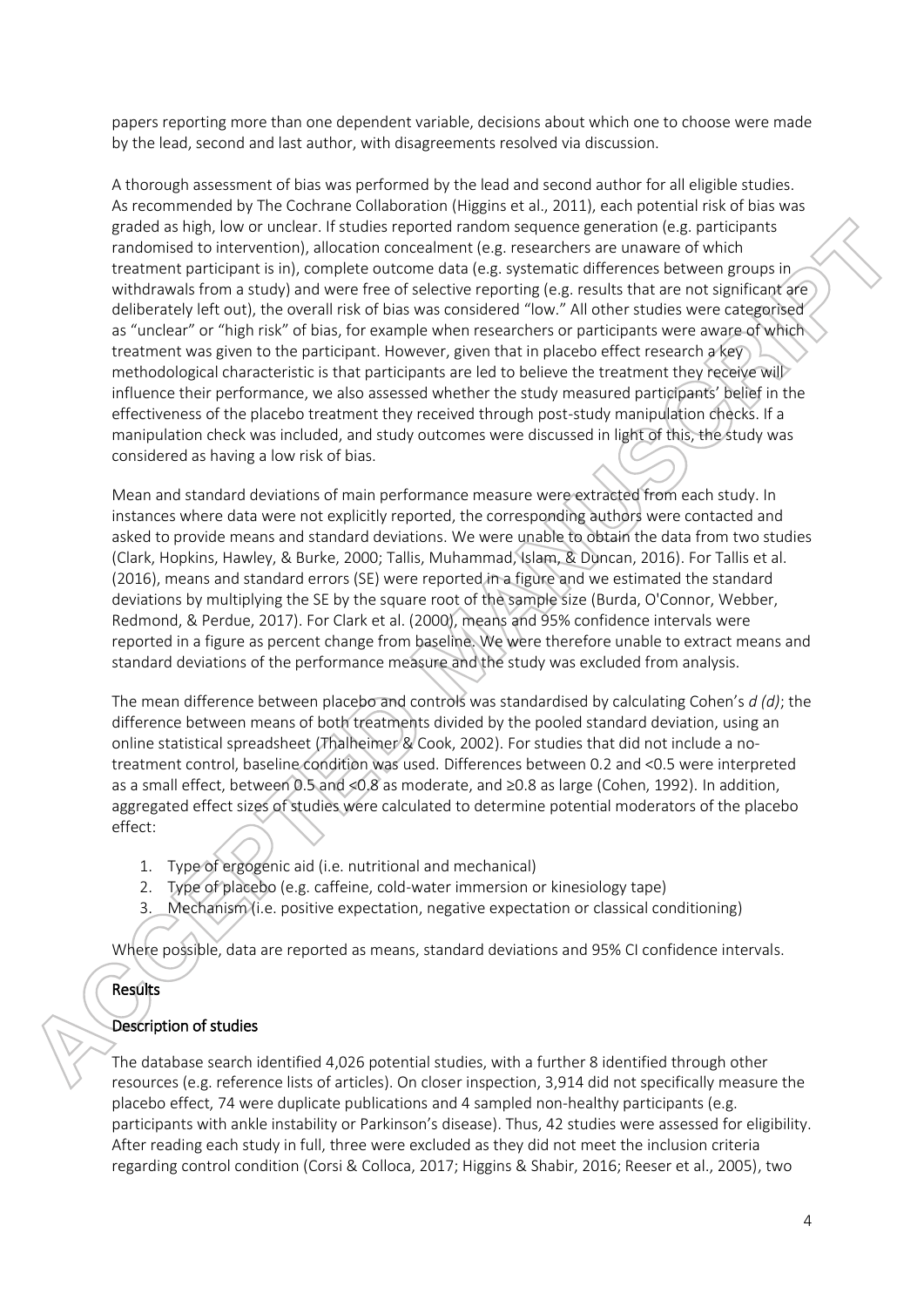used non-healthy participants (Benedetti et al., 2003; Sawkins, Refshauge, Kilbreath, & Raymond, 2007), two used placebos that were distinguishable from the experimental treatment (Janes et al., 2016; Sabino-Carvalho et al., 2017), two did not report the results of the performance outcome (Benedetti, Durando, Giudetti, Pampallona, & Vighetti, 2015; Broelz et al., 2019) and one failed to deceive participants (Saunders et al., 2010). The final analyses therefore included 32 studies (table 1). Figure 1 provides a flow chart of study selection.

Of these studies, 20 used a between participant design and 12 used a within participant design. Six studies used a within-balanced placebo design.<sup>1</sup> Twenty investigated placebo effects of nutritional ergogenic aids and twelve mechanical (table 2). Five studies aimed to investigate the nocebo effect on performance (Andani, Tinazzi, Corsi, & Fiorio, 2015; Beedie, Coleman, & Foad, 2007; Bottoms, Buscombe, & Nicholettos, 2014; Hurst et al., 2017; Pollo, Carlino, Vase, & Benedetti, 2012), four studies administered a placebo and told participants it was a placebo (Bellinger & Minahan, 2016; Duncan, 2010; Duncan, Lyons, & Hankey, 2009; Foad, Beedie, & Coleman, 2008) and five studies used a preconditioning procedure in which a placebo is administered after surreptitiously augmenting the feedback of a previous performance (Andani et al., 2015; Fiorio, Emadi Andani, Marotta, Classen, & Tinazzi, 2014; Pollo, Carlino, & Benedetti, 2008; Pollo et al., 2012).

Studies were published between 1972 and 2018. Healthy participants were typically included ( $n = 13$ ), with sub-elite athletes (n = 12), university students (n = 6) and elite athletes (n = 1) also sampled. Sample sizes ranged from 6 to 712 (mean  $\pm$  SD: 47  $\pm$  123), with the majority of participants being male (68.5%). One study included over 100 (n = 712) participants (Hurst et al., 2017), four reported between 50 and 100 (range n = 51 to 70) participants (de la Vega, Alberti, Ruiz-Barquin, Soos, & Szabo, 2017; Fiorio et al., 2014; Pollo et al., 2012; Villa‐Sánchez, Emadi Andani, & Fiorio, 2018) and 29 studies were conducted with 50 or fewer (range  $n = 6$  to 42) participants. Overall, there were 1,513 participants.

# Risk of bias in included studies

The methodological quality of the studies included in the review was generally poor (figure 2). Four of the 32 (12%) trials fulfilled all criteria and were judged as presenting a low risk of bias (Beedie, Stuart, Coleman, & Foad, 2006; Duncan, 2010; Saunders et al., 2017; Urroz, Colagiuri, Smith, Yeung, & Cheema, 2016). Randomisation to treatment was clearly used in 21 studies (66%) and allocation concealment was clear in 8 studies (25%). Eighteen studies (56%) used a manipulation check to confirm that the deception of the placebo treatment was successful. Dropouts in included studies were rare, with 28 studies reporting no dropouts (87%) and 31 of the 32 studies were free of selective reporting (97%). Other types of biases were present in 6 studies (20%). It should be noted that five studies (16%) included were conducted by the authors of this review (Beedie et al., 2007; Beedie et al., 2006; de la Vega et al., 2017; Foad et al., 2008; Hurst et al., 2017).

# Preliminary and descriptive results

# *Nutritional ergogenic aids*

**.** 

In eight studies the placebo effect of caffeine on performance was investigated (Beedie et al., 2006; Duncan, 2010; Duncan et al., 2009; Pires et al., 2018; Pollo et al., 2008; Saunders et al., 2017; Tallis et al., 2016). Beedie et al. (2006) reported that the belief that 4.5mg·kg<sup>-1</sup> and 9.0mg·kg<sup>-1</sup> of caffeine had been received improved cycling power output by 1.3% (*d* = 0.08) and 3.1% (*d* = 0.21), respectively, whereas the belief that a placebo was received impaired performance by -1.4% (*d* = 0.8). Duncan et

 $1$  The balanced placebo design uses four conditions; inform no-treatment/receive no-treatment; inform treatment/receive no-treatment; inform no-treatment/receive treatment; and inform treatment/receive treatment.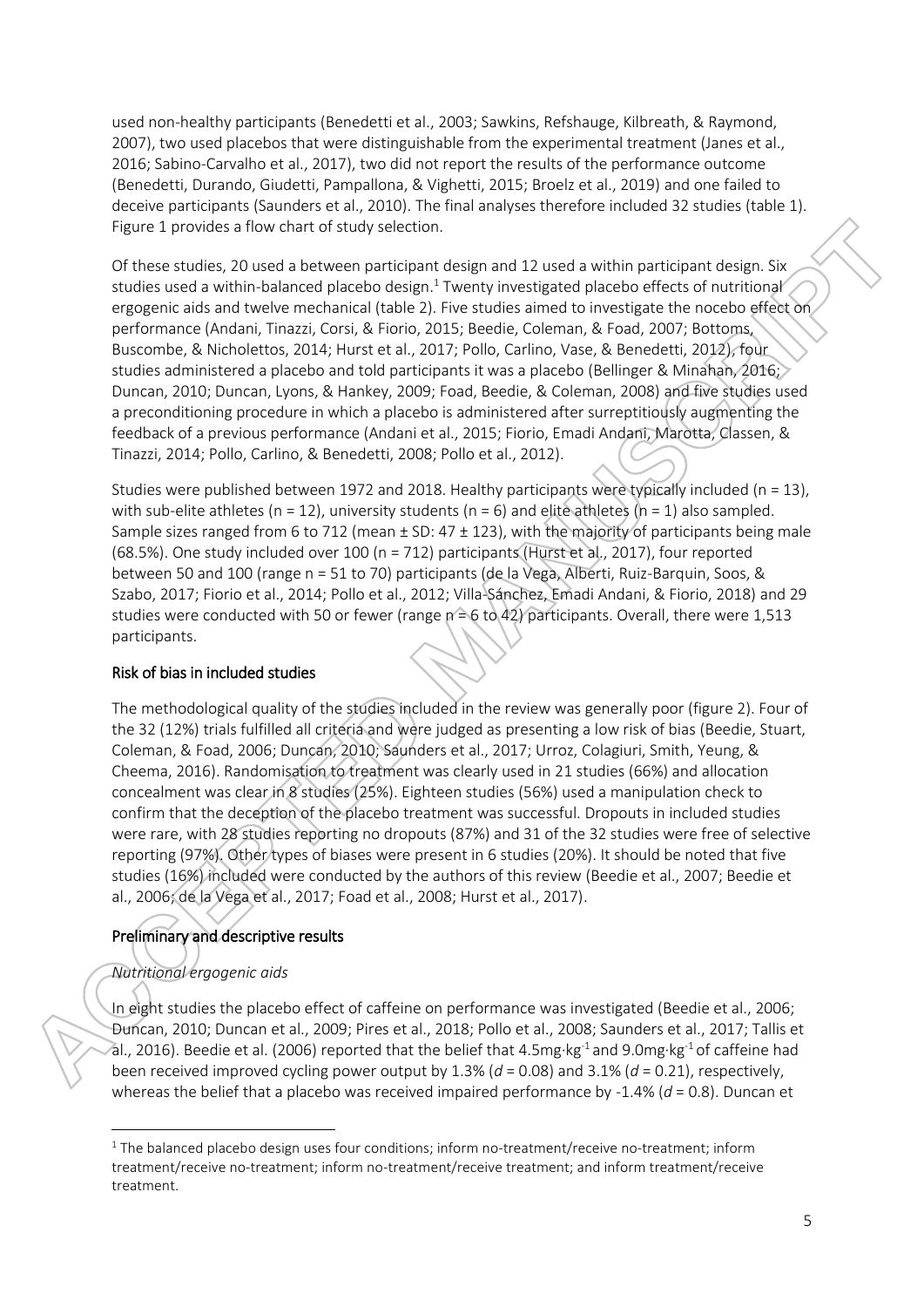al. (2009) found that the total weight lifted during a leg extension task was improved by 23.8% (*d* = 0.93) when participants received a placebo believed to be caffeine. Pires et al. (2018) reported that after the ingestion of a placebo believed to be caffeine, participants' cycling peak power output improved by 10.4% (*d* = 0.88). Saunders et al. (2017) reported that placebo caffeine improved cycling power output by on average 1.0% (*d* = 0.07). Authors also found that participants' belief about which treatment they received (i.e. "caffeine," "do not know," "placebo") moderated the placebo effect. Those that believed they had received a placebo showed impairments in performance of -1.4% (*d* = 0.08), whereas those that did not know what they received and those believing they received caffeine improved by 2.4% (*d* = 0.14) and 3.5% (*d* = 0.27), respectively. Pollo et al. (2008) reported that placebo caffeine improved the amount of weight lifted during a leg extension task by 11.4% (*d* = 0.29). In the same study, the authors used a deceptive preconditioning procedure, whereby the administration of placebo caffeine was coupled with surreptitiously reducing the amount of weight lifted, giving participants the impression that the task had become easier with the administration of the treatment. In a follow up trial, and with the weight returned to normal, authors reported that placebo caffeine improved the total weight lifted by 25.9% (*d* = 0.82).

Three studies used a balanced-placebo design to investigate the placebo effect of caffeine on performance. Compared to baseline, Foad et al. (2008) reported improvements in power output during 40-km cycling time-trials, during the overt (2.3%,  $d = 0.28$ ) and hidden (2.9%,  $d = 0.34$ ) administration of caffeine. Authors reported no changes in performance when participants received placebo believed to be caffeine (0.1%, *d* = 0.05) but decreases in performance when participants received placebo believed to be placebo (-1.9%, *d* = 0.13). Duncan (2010) reported improvements in mean power output during a 30-second Wingate test for the overt (24.5%, *d* = 1.55) and hidden (3.2%, *d* = 0.20) administration of caffeine. Improvements were also reported when participants received placebo believed to be caffeine (6.5%,  $d = 0.41$ ). Similarly, Tallis et al. (2016) found that the overt administration of caffeine and deceptively hidden administration of placebo (i.e. administering a placebo but informing the participant it is caffeine) improved maximal voluntary concentric contractile force of the knee extensor muscles by 15.8% (*d* = 0.60) and 11.2% (*d* = 0.40), respectively. Nevertheless, no significant improvements were reported during the hidden administration of caffeine (6.2% *d* = 0.25).

Using a within-participant balanced-placebo design, Bellinger and Minahan (2016) reported improvements in 1-km cycling power output compared to baseline following consumption of βalanine, irrespective of whether it was described as a performance enhancing supplement (2.4%, *d* = 0.14) or placebo (1.8%, *d* = 0.10). Minimal differences in performance were reported when participants received a placebo described as β-alanine (0.6%, *d* = 0.06) or placebo (-1.0%, *d* = 0.04). McClung and Collins (2007) also used a balanced-placebo design to investigate the placebo and true effect of sodium bicarbonate on 1000-m running time-trial performance. Authors reported that the overt administration of sodium bicarbonate and the expectation of receiving sodium bicarbonate improved performance by 1.7% (*d* = 0.14) and 1.5% (*d* = 0.13), respectively. However, when participants received sodium bicarbonate but expected a placebo, performance decreased by -0.3%  $(d = 0.03)$ .

In a first study to explicitly investigate the nocebo effect on sports performance, Beedie et al. (2007) reported significant decreases in 30-m running speed after the administration of a fictitious supplement described as beneficial to endurance but detrimental to speed (-1.7%, *d* = 0.41). Authors also reported significant placebo effects in running speed following the administration of an inert capsule described as beneficial. While no change in mean speed was reported compared to baseline (0.0%, *d* = 0.0), the authors suggested that the maintenance of speed over six consecutive trials was indicative of a placebo effect when compared to the negative belief group. Similarly, Bottoms et al. (2014) investigated both the placebo and nocebo effect on peak minute power during incremental arm crank ergometry and found a significant placebo effect on performance (6.3%, d = 0.37), but no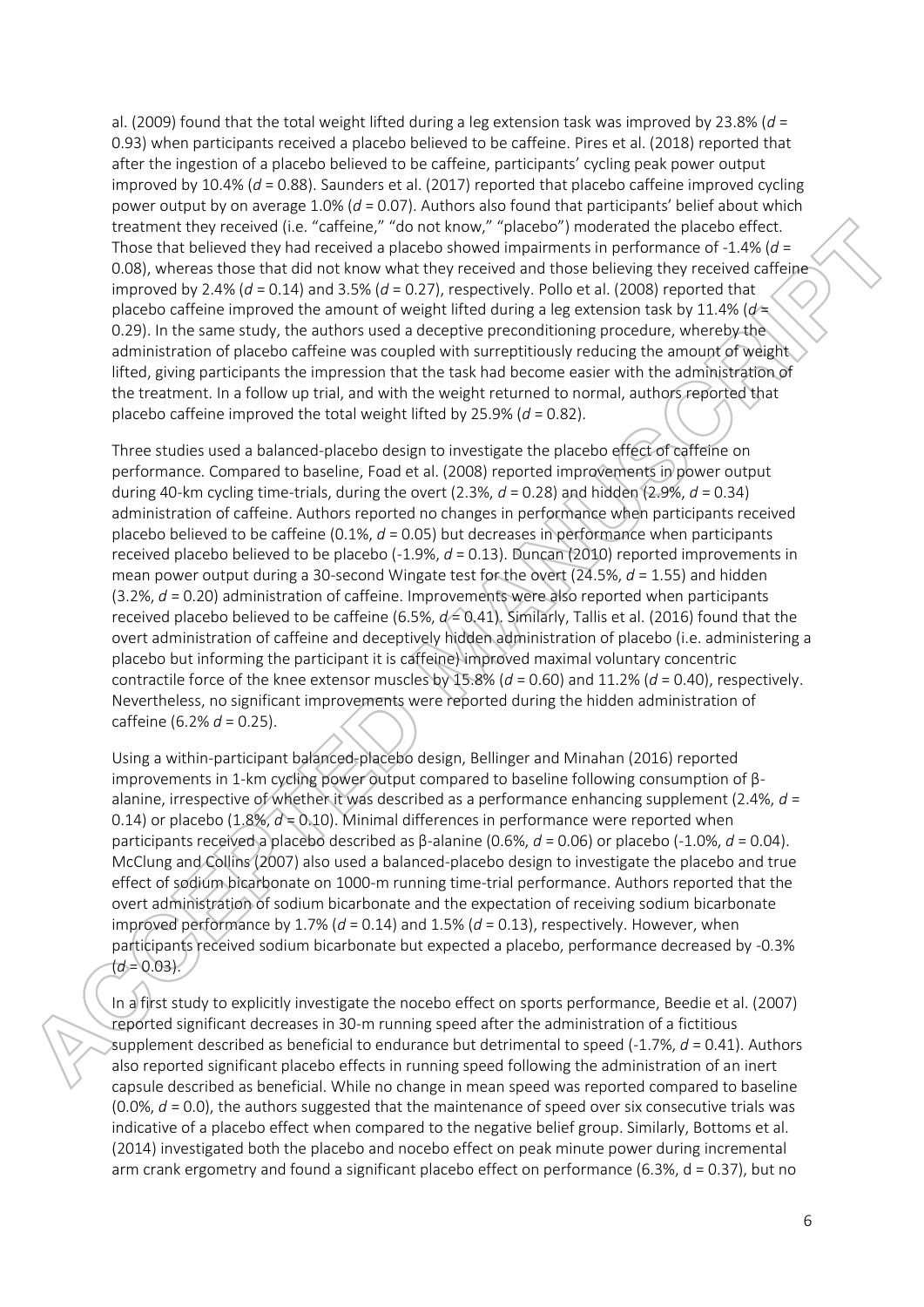nocebo effect compared to baseline (-0.8%, *d* = 0.06). Hurst et al. (2017) investigated the placebo and nocebo effect of a fictitious sport supplement on repeat sprint performance with the inclusion of a no-treatment control group. Authors found that compared to no treatment controls, performance decreased when participants received a placebo that was purported to be harmful to performance (- 0.9%,  $d = 0.32$ ), but performance did not change when participants received a placebo that was purported to be beneficial  $(-0.1\% , d = 0.02)$ .

In another study investigating placebo effects on sprint performance, de la Vega et al. (2017) reported the influence of a fictitious supplement on 200-m sprint performance and randomised participants into three groups. Group 1 participants were told the supplement would improve performance, Group 2 were told it may or may not improve performance and Group 3 were told it would not affect performance. Compared to baseline, sprint times in Group 1 were significantly faster (5.9%,  $d = 0.28$ ), whereas in Group 2 and Group 3, sprint times were similar (Group  $2 = 2.2\%$   $d = 0.09$  and Group  $3 =$ 1.9%, *d* = 0.11). Tolusso, Laurent, Fullenkamp, and Tobar (2015) also reported significant improvements in participants' ability to recover from sprinting compared to baseline when runners believed they had received a new performance-enhancing substance (5.2%, *d* = 0.41).

Kalasountas, Reed, and Fitzpatrick (2007) reported significant improvements in weightlifting performance following consumption of a placebo described as amino acids (11.0%, *d* = 0.36). Hulston and Jeukendrup (2009) found no placebo effect during 60-min cycling time-trial after ingestion of carbohydrate (0.5%, *d* = 0.05). Ariel and Saville (1972) and Maganaris, Collins, and Sharp (2000) reported significant improvements in weightlifting performance when participants believed they had ingested anabolic steroids (9.6%, *d* = 2.15 and 4.6%, *d* = 0.72, respectively) and Ross, Gill, Cronin, and Malcata (2015) reported significant improvements in 3000-m running time when participants selfinjected saline, which they believed was a substance similar to recombinant erythropoietin (1.5%, *d* = 0.81).

### *Mechanical ergogenic aids*

Four studies investigated the placebo effect of transcutaneous electrical nerve stimulation (TENS) on performance (Andani et al., 2015; Fiorio et al., 2014; Pollo et al., 2002; Villa‐Sánchez et al., 2018). Fiorio et al. (2014) investigated the placebo effect of TENS on peak abduction force produced by the right index finger. Performance improved by 14.4% (*d* = 1.05) when participants believed they had received TENS. Similar performance improvements were shown after a preconditioning procedure in which the force produced was surreptitiously increased (13.8%,  $d = 1.11$ ). In a follow up study, and using a similar experimental design, Andani et al. (2015) investigated the nocebo effect on force production of the right index finger. Compared to no-treatment controls, performance decreased by 12.9% (*d* = 0.96) following a preconditioning procedure in which the force produced was surreptitiously decreased. Pollo et al. (2012) investigated the nocebo effect of TENS on leg extension in two separate experiments. In the first experiment, performance reduced by 11.2% (*d* = 0.67) when participants believed they had received a harmful treatment. In a second experiment, authors reported a reduction in performance of 8.5% (*d* = 0.52) after a preconditioning nocebo-inducing procedure. Villa‐Sánchez et al. (2018) also investigated the placebo effect of TENS in two separate experiments. In the first experiment, maximal force production of the right index finger improved by 2.4% (*d* = 1.22) after participants were administered TENS and informed that it would benefit performance. In the second experiment, maximal force improved by 4.3% (*d* = 0.93) compared to baseline after a surreptitious preconditioning procedure.

In three experiments, Cheung and colleagues investigated the placebo effect of Kinesiology tape on peak force of quadriceps (Poon et al., 2015), maximal vertical jump height (Cheung et al., 2016) and maximal handgrip strength (Cai, Au, An, & Cheung, 2016). All studies used a similar within-participant design and compared Kinesiology tape to placebo and no-treatment control. All studies reported no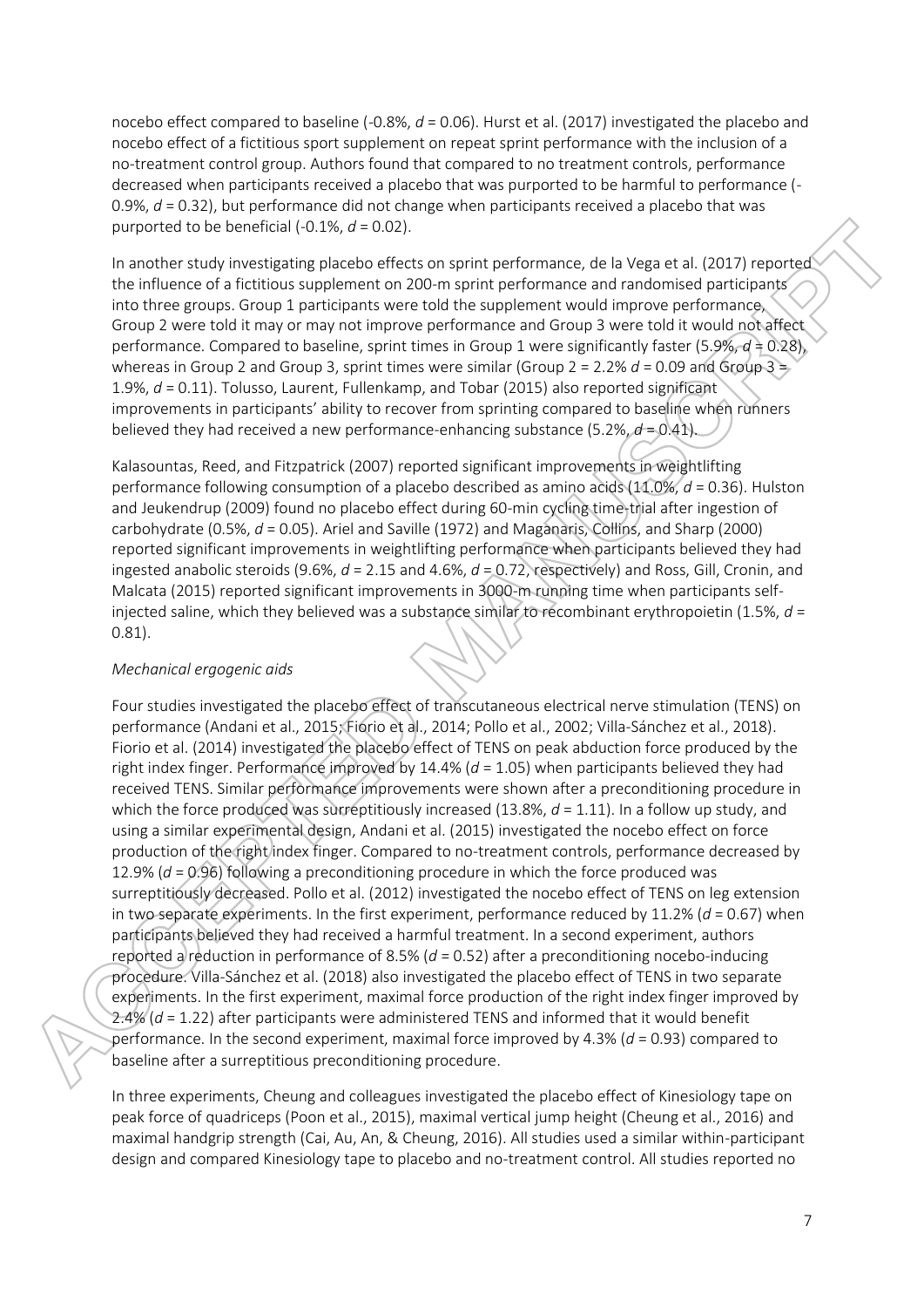changes in performance for Kinesiology tape compared to controls, (range = 1.46 to 4.68%, *d* range = 0.04 to 0.08) or placebo (range = 0.6 to 2.55%, *d* range = 0.02 to 0.05).

In two studies, the placebo effect of ischemic preconditioning on swimming performance was investigated (Ferreira et al., 2016; Marocolo, da Mota, Pelegrini, & Appell Coriolano, 2015). Marocolo et al. (2015) reported improvements in performance after ischemic preconditioning compared to baseline (1.5%, *d* = 0.24) and placebo (0.9%, *d* = 0.16), whereas Ferreira et al. (2016) reported improvements in performance after ischemic preconditioning (1.2%, *d* = 0.54) but not for placebo  $(0.01\%, d = 0.04)$ .

Guillot, Genevois, Desliens, Saieb, and Rogowski (2012) investigated the placebo effect on tennis serve velocity. After baseline trials of fastest tennis serve, participants were given a racket that was suggested to enhance serve performance. Compared to baseline, participants' tennis serve velocity improved by 5.65% ( $d$  = 0.36). Broatch, Petersen, and Bishop (2014) examined the placebo effect of cold-water immersion on maximal voluntary contraction following high-intensity exercise. Compared to controls, authors reported a significant improvement in performance when participants received cold-water immersion (10.6%, *d* = 0.39) and placebo (7.2%, *d* = 0.11).

Using a within participant balanced-placebo design, Brazier, Sinclair, and Bottoms (2014) investigated the placebo effect of magnetic wristbands on 5-m sprint performance. Compared to a control treatment in which no wristband was worn, authors reported no differences in any of the three treatments: told wristband/given wristband (-0.4%, *d* = 0.02), told wristband/given placebo (-2.7%, *d* = 0.11), and told placebo/given wristband (-7.2%, *d* = 0.21).

### Primary results

Thirty-two studies with 1,513 participants investigated placebo effects on sport performance. Pooled effect sizes revealed a small to moderate effect size across all studies (*d* = 0.37 ± 0.42, 95% CI = 0.25 to 0.49).

### Moderators of placebo effects

# *Type of placebo*

Small to moderate placebo effects were found for nutritional (n = 1099, *d* = 0.35 ± 0.44, 95% CI = 0.20 to 0.51), and mechanical (n = 414, *d* = 0.47 ± 0.42, 95% CI = 0.25 to 0.68) ergogenic aids. Placebo effects of purported anabolic steroids had the largest effect on performance (n = 17,  $d = 1.44 \pm 1.01$ , 95% CI = 0.03 to 2.84). Placebo effects elicited by an erythropoietin like substance (n = 15,  $d$  = 0.81) were also found to have a large effect on performance. Moderate to large effect sizes were reported for the placebo effect of TENS (n = 113, *d* = 0.86 ± 0.22, 95% CI = 0.70 to 1.02), while small to moderate effect sizes were reported for amino acids (n = 42, *d* = 0.36), caffeine (n = 149, *d* = 0.40 ± 0.28, 95% CI = 0.23 to 0.57) and placebo tennis rackets (n = 22,  $d$  = 0.36). The placebo effect of a fictitious sport supplement was found to have a small effect on performance (n = 836, *d* = 0.21 ± 0.17, 95% CI = 0.10 to 0.31), while null effects were found for cold-water immersion (n = 30, *d* = 0.18), sodium bicarbonate (n = 16, *d* = 0.13), ischemic preconditioning (n = 38, *d* = 0.10 ± 0.08, 95 CI = 0.00 to 0.22), carbohydrate (n = 10; d = 0.05), β-alanine (n = 8, *d* = 0.06), kinesiology tape (n = 93, *d* = 0.04  $\pm$  0.02, 95% CI = 0.02 to 0.05) and magnetic wristbands (n = 18,  $d$  = 0.11).

### *Procedures and participants' belief*

Preconditioning procedures, whereby a placebo is administered after surreptitiously augmenting the perceived performance on a previous performance, was found to have a large effect on performance (n = 257, *d* = 0.82 ± 0.18, 95% CI = 0.66 to 0.97). Small to moderate effect sizes were found for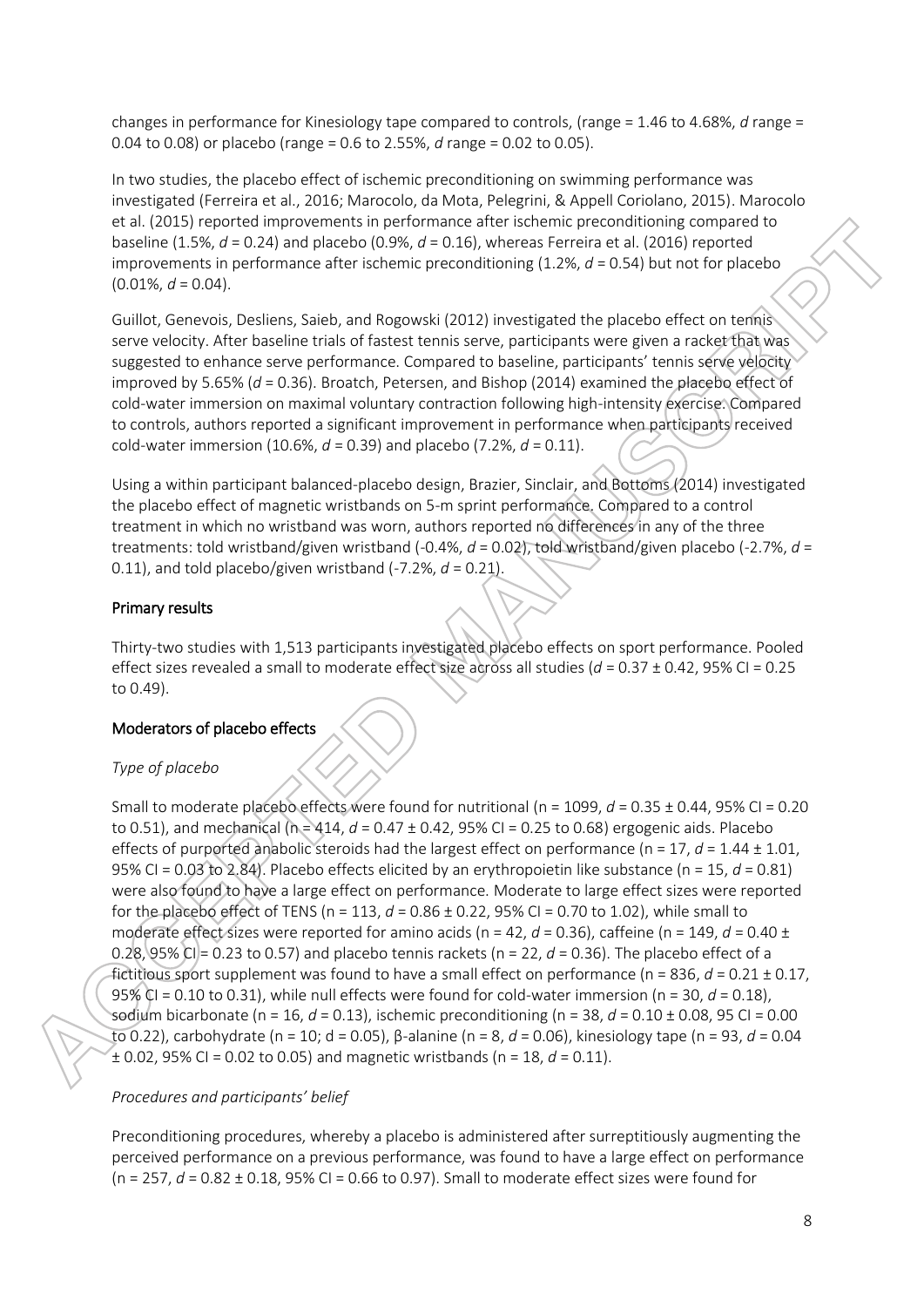positive (n = 985, *d* = 0.36 ± 0.44, 95% CI = 0.21 to 0.50) and negative (n = 265, *d* = 0.37 ± 0.25, 95% CI = 0.12 to 0.61) expectations and null effects were found when participants received a placebo and were told they had received a placebo ( $n = 48$ ,  $d = 0.08 \pm 0.04$ , 95% CI = 0.04 to 0.12).

### **Discussion**

We found a small to moderate placebo effect on sport performance when combining the results of 32 studies with a total of 1,513 participants. Equally small to moderate effect sizes were found for nutritional (n = 1099, *d* = 0.35) and mechanical (n = 414, *d* = 0.47) ergogenic aids. Larger placebo effects were found when participants were led to believe they were given banned performance enhancing ergogenic aids (anabolic steroids; n = 17, *d* = 1.44, EPO; n = 15, *d* = 0.87) and Transcutaneous Nerve Stimulation (TENS; n = 113, *d* = 0.86). Moderate effects were found in studies investigating placebo effects of caffeine (n = 149, *d* = 0.40), amino acids (n = 42, *d* = 0.36) and modified tennis rackets (n = 22, *d* = 0.36).

The magnitude of the placebo effect varies depending on the type of placebo and on how the effects are induced. Our review illustrates that using pre-conditioning procedures leads to larger placebo effects (n = 257, *d* = 0.82) than studies inducing positive (n = 985, *d* = 0.36 ± 0.44) and negative (n = 265, *d* = 0.37) expectations, a finding consistent with Pollo et al. (2008) who directly compared both approaches in a muscle fatigue task. This is consistent with meta-analyses in other research domains in which placebo effects induced by expectation have been reported as smaller compared to preconditioning situations (Forsberg, Martinussen, & Flaten, 2017; Petersen et al., 2014; Vase, Riley, & Price, 2002).

The mean effect size reported during overt administration of placebo indicated no effect on performance (n = 54, *d* = 0.08). However, results were mixed between studies, with some reporting significant placebo effects (Duncan, 2010; Duncan et al., 2009) and others reporting significant nocebo effects (Foad et al., 2008). Research in other fields has shown that open-label placebos (i.e. overt administration of placebo) can significantly improve various conditions such as irritable bowel syndrome (Kaptchuk et al., 2010), lower back pain (Carvalho et al., 2016), allergic rhinitis (Schaefer, Harke, & Denke, 2016), depression (Kelley, Kaptchuk, Cusin, Lipkin, & Fava, 2012) and cancer related fatigue (Hoenemeyer, Kaptchuk, Mehta, & Fontaine, 2018). However, these studies were specifically designed to investigate the effects of open-label placebos, whereas studies included in this review often use the open-label placebo as a comparator to experimental treatments. Further studies directly investigating the effect of open-label placebos on sport performance are needed.

### Strengths and weaknesses of the review

Two main strengths of our review are the large number of studies examined and the inclusion criteria for studies with objective dependent measures (e.g. cycling time-trial performance). This enabled a comprehensive assessment of the magnitude of placebo effects on sport performance, provided a solid foundation for analyses of the moderators of placebo effects (e.g. type of ergogenic aid), and of the risk of bias observed in sport studies.

Placebo effects are ethically and methodologically problematic to study, and authors are not always able to meet standards of methodological rigor than non-deceptive research. For these reasons, the methodological quality of studies included in this review was low by stated criteria. Of the 32 studies, four (12%) studies scored sufficient for all risk of bias criteria. The most common type of bias was allocation concealment, with 69% of studies reported at high risk. Participants in these studies may therefore have realised when they received the placebo and subsequently benefited from the experimental treatment. While it is appreciated that allocation concealment is practically impossible for some treatments (e.g. cold-water immersion and ischemic preconditioning), it is important for placebo researchers to ensure manipulation of perceived treatment was effective. However, 41% of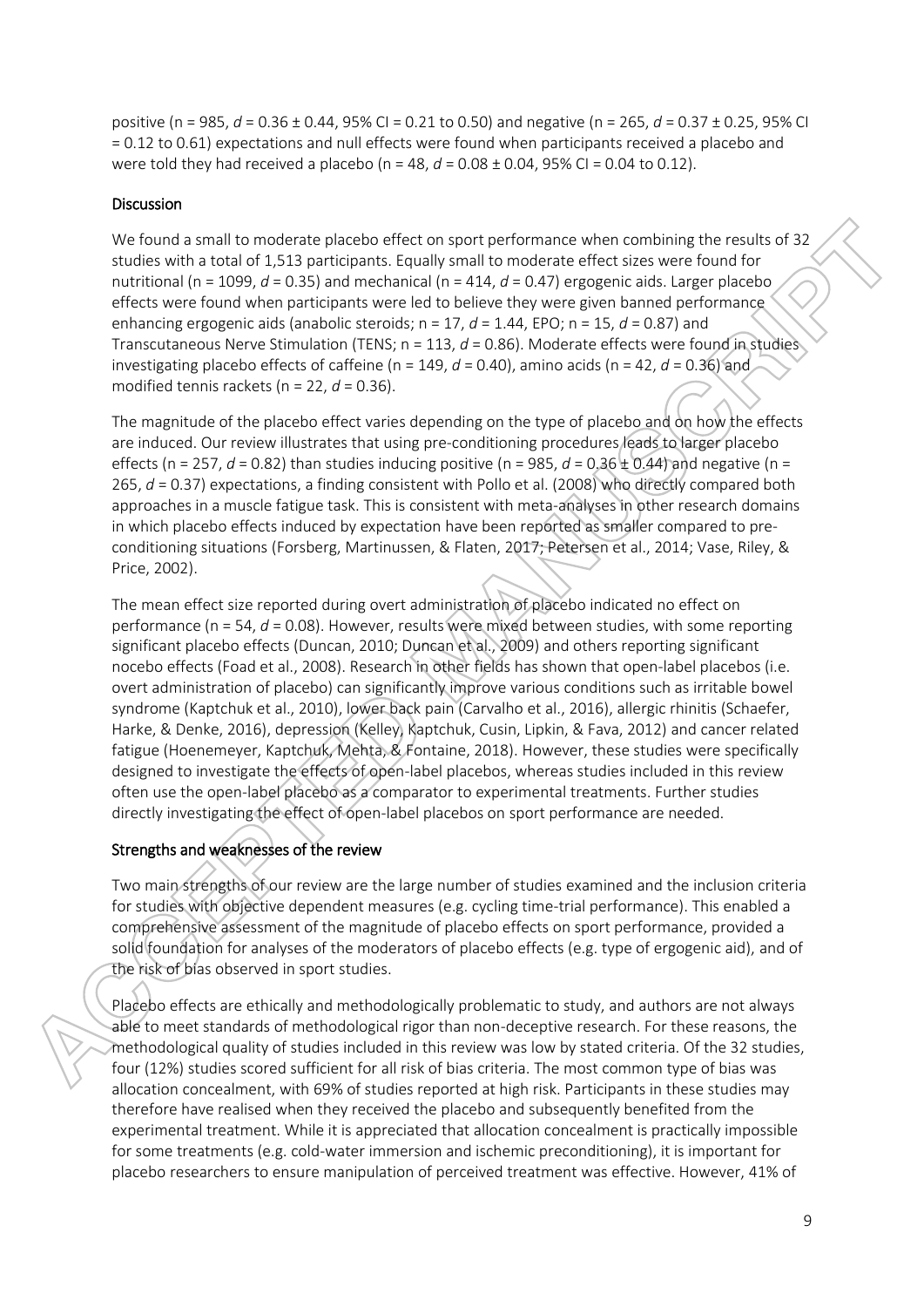studies did not satisfy this criterion. Given the poor methodological quality of the studies included in this review, the effect size estimates should thus be interpreted with caution.

The effect sizes presented here could also be underestimated because of the considerable interindividual variability in response to the placebo treatment. Given that the proportion of participants responding to a placebo treatment varies considerably from study to study, administration of a placebo will not always elicit a placebo effect. Placebo effects can be triggered by various factors such as the interaction between participant and researcher, the environment in which the treatment is delivered, the type of placebo and participants' previous experiences. Thus, the standard deviation of the effect size can be larger than the mean effect. The results from this review, combined with previous research from other fields (Benedetti & Amanzio, 2011), underscore the inter-individual nature of the placebo effect and highlight the importance of further investigation into potential mediators and moderators of its effect on sport performance. Future research should aim to identify placebo responders and non-responders in data analyses and further explore the difference between groups on treatment outcome.

Large standard deviations can also be the result of lack of familiarisation to the performance task (Hurst & Board, 2017). Generally, performance measures require greater familiarisation before reliable data can be obtained (Hopker, Coleman, Wiles, & Galbraith, 2009). The results of this review may be limited by the fact that some studies did not familiarise participants to what they were required to do and future research should aim to familiarise participants with the performance task prior to experimental trials in order to ensure robust and reliable data is collected.

### Implications for research

This review has potentially important implications for research in sport science. Findings of studies investigating the impact of nutritional and mechanical ergogenic aids on sport performance can be susceptible to placebo effects. Researchers should therefore ensure that they are adequately controlling for the placebo effect during efficacy trials, in which the performance of a treatment is examined under controlled conditions (e.g. randomised controlled trials). To achieve this, researchers should use placebos that are indistinguishable from the actual treatment, and control for participants' knowledge or correct guessing of the received treatment.

Our results also highlight that participants' prior experiences with a treatment can significantly influence the efficacy of that treatment. Participants recruited for a study may have heightened expectations and conditioned responses to a treatment, which could influence outcomes. Researchers should therefore aim to measure, analyse and report participants' experiences and expectations about a treatment during the experiment to help facilitate an accurate estimation of its efficacy.

# Implications for practice

We found that placebo effects can have a significant impact on sport performance. Given that treatment effect sizes larger than *d* = 0.2 are suggested to be beneficial for athletes (Hopkins, Hawley, & Burke, 1999), the average effect size of *d =* 0.38 reported here suggests that placebo effects can be of value for an athlete's performance. While it has been advocated before that athlete support personnel (i.e. coaches, doctors, physiotherapists) should not explicitly use placebos to improve performance (Beedie et al., 2017), these results do highlight that if an athlete does not fully believe in the effectiveness of a 'real' treatment, that athlete may not fully benefit from it. On this basis, it is reasonable to suggest that athlete support personnel should endeavour to maximise the placebo effect of a legitimate treatment by engendering a positive belief in its effectiveness (c.f. Beedie, Foad, & Hurst, 2015)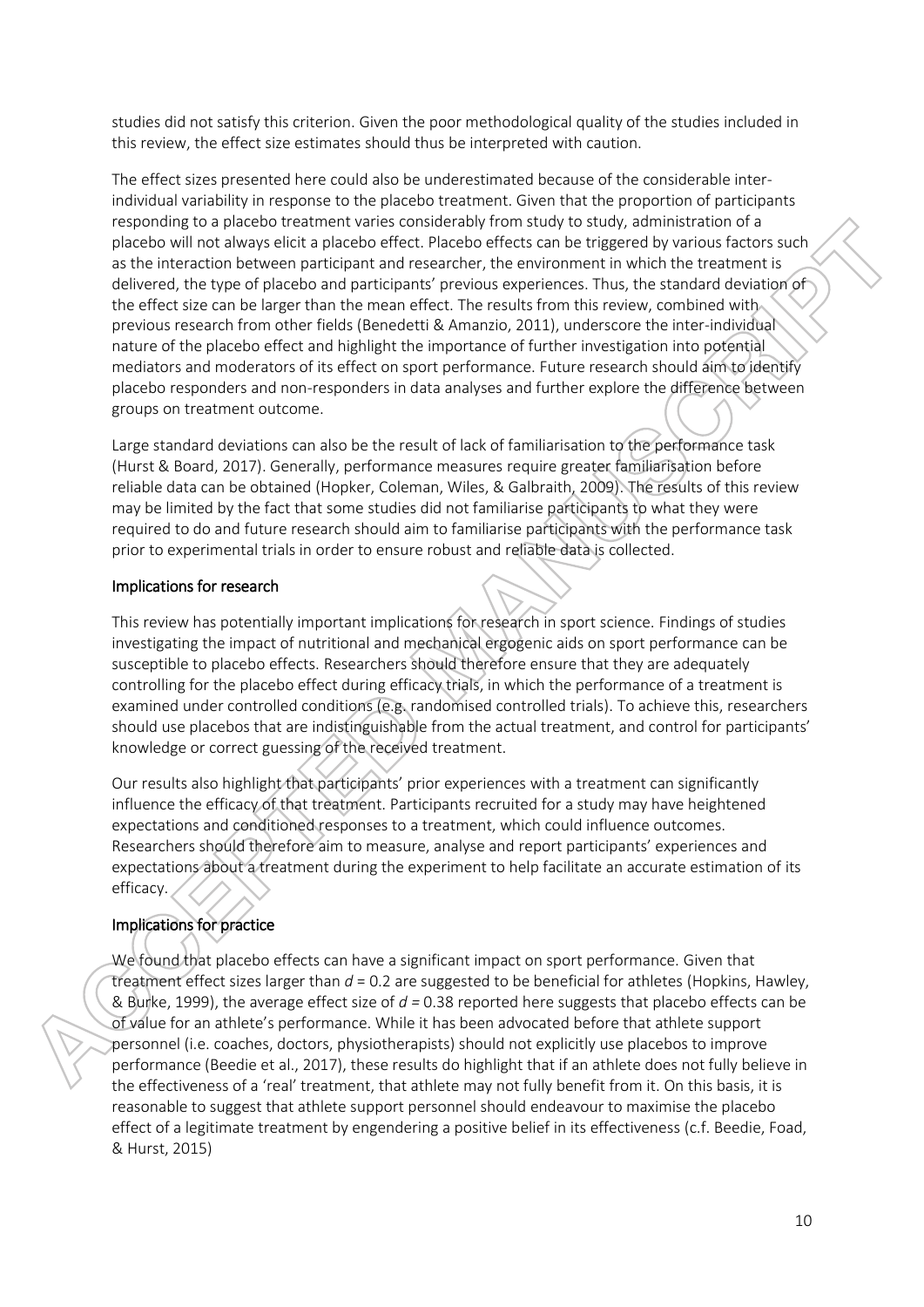Placebo effects were larger for placebos purporting to be ergogenic aids that are banned by regulatory bodies in sport (i.e. doping substances). While to date there is no data to support this it could be speculated that athletes believing that doping substances are banned for a reason (i.e. they have a significant ergogenic effect) this may reinforce the belief that they are effective. It could therefore be suggested that banning a substance in sport may have an unintended consequence and increase its performance enhancing effectiveness. Given this, if athletes are made aware of the fact that a large proportion of the benefit of a performance enhancing drug could be attributed to their belief in it rather than the actual pharmacological effect, they may be less likely to consider using it (Hurst, Kavussanu, Boardley, & Ring, 2019). National governing bodies and policy organisations aiming to reduce drug use should therefore consider educating athletes about the impact the placebo effect has on sport performance in anti-doping prevention programmes.

### **Conclusion**

The studies reviewed here suggest that placebo effects have a small to moderate effect on sport performance. Given that in sport a small effect could influence the outcome on an event, even an athletes' sporting career, the small to moderate sizes reported here could be meaningful. This review confirms that various forms of placebos can influence sport performance and that nutritional and mechanical ergogenic aids are susceptible to the placebo effect. Larger placebo effects are reported for banned performance enhancing substances, such as anabolic steroids and EPO, and when using pre-conditioning procedures. Future research is needed that augments our understanding of the mediators and moderators of the placebo effect on sport performance.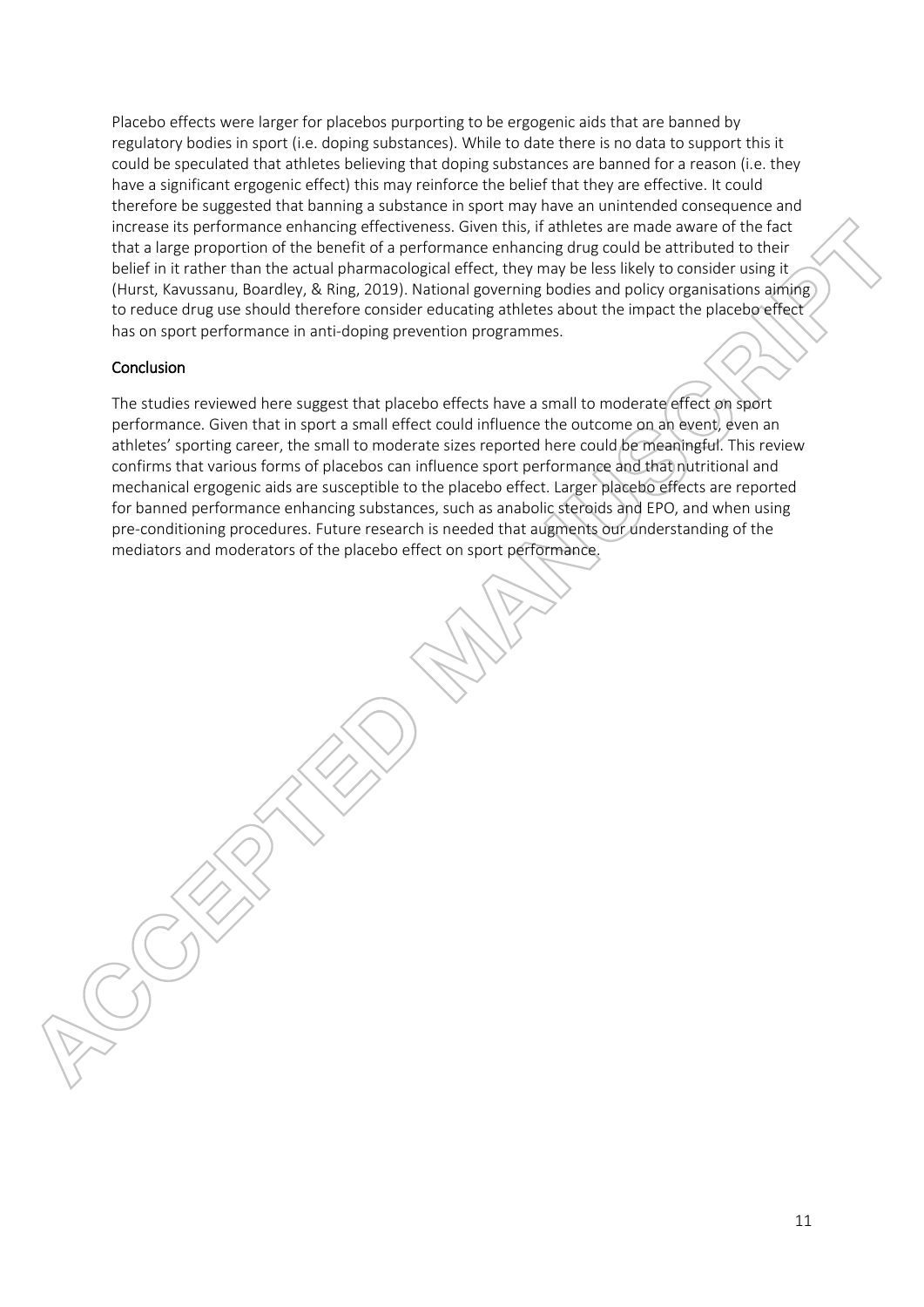#### Reference list

- Andani, M., Tinazzi, M., Corsi, N., & Fiorio, M. (2015). Modulation of inhibitory corticospinal circuits induced by a nocebo procedure in motor performance. *PloS One, 10*(4), e0125223. doi:10.1371/journal.pone.0125223
- Ariel, G., & Saville, W. (1972). Effect of anabolic steroids on reflex components. *Journal of Applied Physiology, 32*(6), 795-797.
- Beedie, C., Benedetti, F., Barbiani, D., Camerone, E., Cohen, E., Coleman, D., . . . Szabo, A. (2018). Consensus statement on placebo effects in sports and exercise: the need for conceptual clarity, methodological rigour, and the elucidation of neurobiological mechanisms. *European Journal of Sport Science, 18*(10), 1383-1389. doi:10.1080/17461391.2018.1496144
- Beedie, C., Coleman, D. A., & Foad, A. J. (2007). Positive and negative placebo effects resulting from the deceptive administration of an ergogenic aid. *International Journal of Sport Nutrition and Exercise Metabolism, 17*(3), 259-269.
- Beedie, C., & Foad, A. J. (2009). The placebo effect in sports performance: a brief review. *Sports Medicine, 39*(4), 313-329. doi:10.2165/00007256-200939040-00004
- Beedie, C., Foad, A. J., & Hurst, P. (2015). Capitalizing on the placebo component of treatments. *Current Sports Medicine Reports, 14*(4), 284-287.
- Beedie, C., Stuart, E. M., Coleman, D. A., & Foad, A. J. (2006). Placebo effects of caffeine on cycling performance. *Medicine and Science in Sports and Exercise, 38*(12), 2159-2164. doi:10.1249/01.mss.0000233805.56315.a9
- Beedie, C., Whyte, G., Lane, A. M., Cohen, E., Raglin, J., Hurst, P., . . . Foad, A. (2017). 'Caution, this treatment is a placebo. It might work, but it might not': why emerging mechanistic evidence for placebo effects does not legitimise complementary and alternative medicines in sport. In: BMJ Publishing Group Ltd and British Association of Sport and Exercise Medicine.
- Bellinger, P. M., & Minahan, C. L. (2016). Performance effects of acute beta-alanine induced paresthesia in competitive cyclists. *Eur J Sport Sci, 16*(1), 88-95. doi:10.1080/17461391.2015.1005696
- Benedetti, F., & Amanzio, M. (2011). The placebo response: how words and rituals change the patient's brain. *Patient Education and Counseling, 84*(3), 413-419. doi:10.1016/j.pec.2011.04.034
- Benedetti, F., Durando, J., Giudetti, L., Pampallona, A., & Vighetti, S. (2015). High-altitude headache: the effects of real vs sham oxygen administration. *Pain, 156*(11), 2326-2336. doi:10.1097/j.pain.0000000000000288
- Benedetti, F., Pollo, A., Lopiano, L., Lanotte, M., Vighetti, S., & Rainero, I. (2003). Conscious expectation and unconscious conditioning in analgesic, motor, and hormonal placebo/nocebo responses. *Journal of Neuroscience, 23*(10), 4315-4323.
- Bérdi, M., Köteles, F., Szabó, A., & Bárdos, G. (2011). Placebo Effects in Sport and Exercise: A Meta-Analysis. *European Journal of Mental Health, 6*(2), 196-212. doi:10.5708/ejmh.6.2011.2.5
- Bottoms, L., Buscombe, R., & Nicholettos, A. (2014). The placebo and nocebo effects on peak minute power during incremental arm crank ergometry. *Eur J Sport Sci, 14*(4), 362-367. doi:10.1080/17461391.2013.822564
- Brazier, J., Sinclair, J., & Bottoms, L. (2014). The effects of hologram wristbands and placebo on athletic performance. *Kineziologija, 46*(1), 109-116.
- Broatch, J. R., Petersen, A., & Bishop, D. J. (2014). Postexercise cold water immersion benefits are not greater than the placebo effect. *Medicine and Science in Sports and Exercise, 46*(11), 2139- 2147. doi:10.1249/MSS.0000000000000348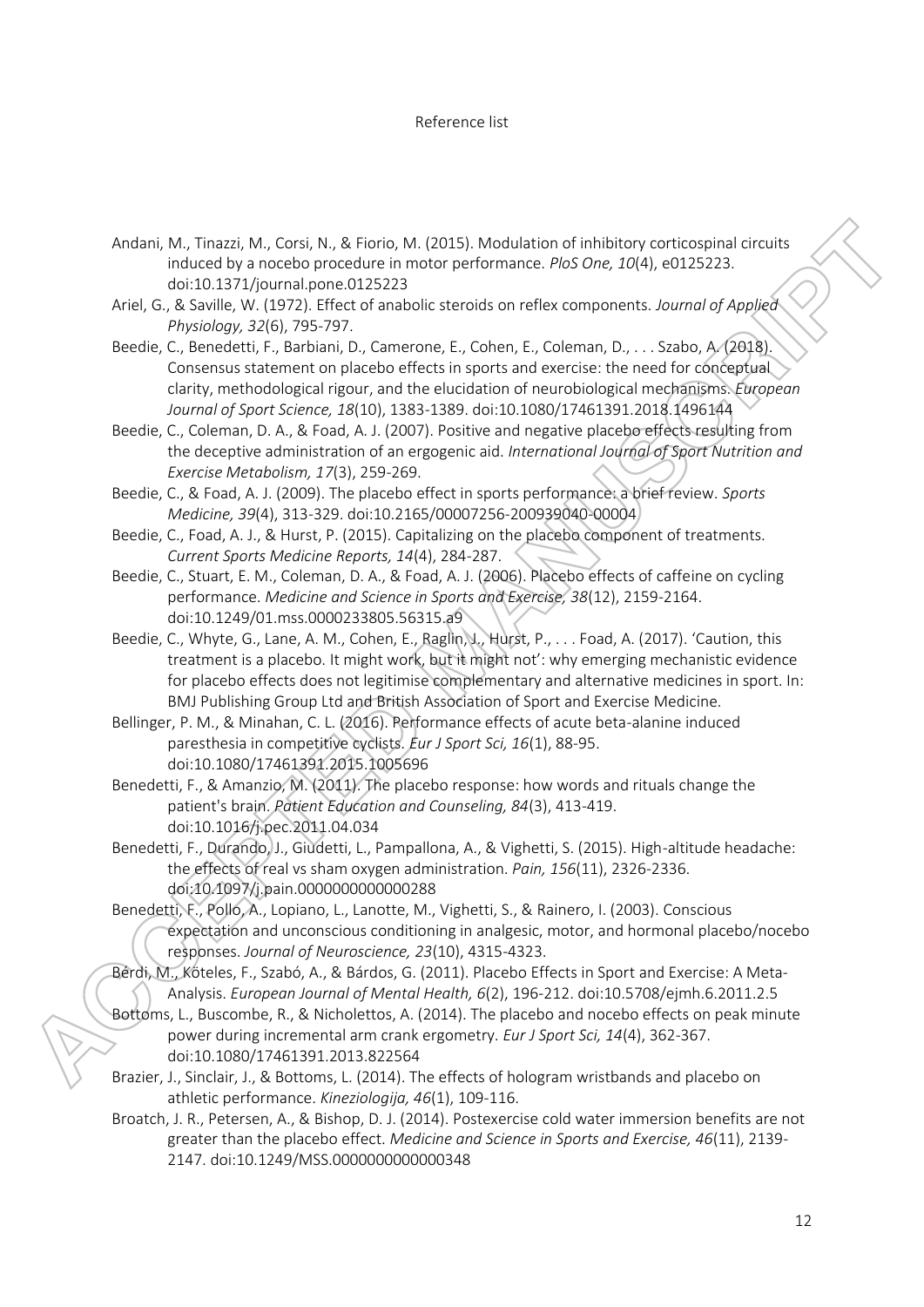- Broelz, E. K., Enck, P., Niess, A. M., Schneeweiss, P., Wolf, S., & Weimer, K. (2019). The neurobiology of placebo effects in sports: EEG frontal alpha asymmetry increases in response to a placebo ergogenic aid. *Scientific Reports, 9*(1), 2381.
- Burda, B. U., O'Connor, E. A., Webber, E. M., Redmond, N., & Perdue, L. A. (2017). Estimating data from figures with a Web‐based program: Considerations for a systematic review. *Research synthesis methods, 8*(3), 258-262.
- Cai, C., Au, I. P., An, W., & Cheung, R. T. (2016). Facilitatory and inhibitory effects of Kinesio tape: Fact or fad? *Journal of Science and Medicine in Sport, 19*(2), 109-112. doi:10.1016/j.jsams.2015.01.010
- Carvalho, C., Caetano, J. M., Cunha, L., Rebouta, P., Kaptchuk, T. J., & Kirsch, I. (2016). Open-label placebo treatment in chronic low back pain: a randomized controlled trial. *Pain, 157*(12), 2766.
- Cheung, R. T., Yau, Q. K., Wong, K., Lau, P., So, A., Chan, N., . . . Yung, P. S. (2016). Kinesiology tape does not promote vertical jumping performance: A deceptive crossover trial. *Manual Therapy, 21*, 89-93. doi:10.1016/j.math.2015.06.001
- Clark, V. R., Hopkins, W. G., Hawley, J. A., & Burke, L. M. (2000). Placebo effect of carbohydrate feedings during a 40-km cycling time trial. *Medicine and Science in Sports and Exercise, 32*(9), 1642-1647.
- Corsi, N., & Colloca, L. (2017). Placebo and Nocebo Effects: The Advantage of Measuring Expectations and Psychological Factors. *Frontiers in Psychology, 8*, 308. doi:10.3389/fpsyg.2017.00308
- de la Vega, R., Alberti, S., Ruiz-Barquin, R., Soos, I., & Szabo, A. (2017). Induced beliefs about a fictive energy drink influences 200-m sprint performance. *Eur J Sport Sci, 17*(8), 1084-1089. doi:10.1080/17461391.2017.1339735
- Duncan, M. (2010). Placebo effects of caffeine on anaerobic performance in moderately trained adults. *Serbian journal of sports sciences, 4*(3), 99-106.
- Duncan, M. J., Lyons, M., & Hankey, J. (2009). Placebo effects of caffeine on short-term resistance exercise to failure. *International Journal of Sports Physiology and Performance, 4*(2), 244-253.
- Ferreira, T. N., Sabino-Carvalho, J. L., Lopes, T. R., Ribeiro, I. C., Succi, J. E., AC, D. A. S., & Silva, B. M. (2016). Ischemic Preconditioning and Repeated Sprint Swimming: A Placebo and Nocebo Study. *Medicine and Science in Sports and Exercise, 48*(10), 1967-1975. doi:10.1249/MSS.0000000000000977
- Fiorio, M., Emadi Andani, M., Marotta, A., Classen, J., & Tinazzi, M. (2014). Placebo-induced changes in excitatory and inhibitory corticospinal circuits during motor performance. *Journal of Neuroscience, 34*(11), 3993-4005. doi:10.1523/JNEUROSCI.3931-13.2014
- Foad, A. J., Beedie, C., & Coleman, D. A. (2008). Pharmacological and psychological effects of caffeine ingestion in 40-km cycling performance. *Medicine and Science in Sports and Exercise, 40*(1), 158-165. doi:10.1249/mss.0b013e3181593e02
- Forsberg, J. T., Martinussen, M., & Flaten, M. A. (2017). The Placebo Analgesic Effect in Healthy Individuals and Patients: A Meta-Analysis. *Psychosomatic Medicine, 79*(4), 388-394. doi:10.1097/psy.0000000000000432
- Guillot, A., Genevois, C., Desliens, S., Saieb, S., & Rogowski, I. (2012). Motor imagery and 'placeboracket effects' in tennis serve performance. *Psychology of Sport and Exercise, 13*(5), 533-540. doi:10.1016/j.psychsport.2012.03.002
- Higgins, J., Altman, D. G., Gøtzsche, P. C., Jüni, P., Moher, D., Oxman, A. D., . . . Sterne, J. A. (2011). The Cochrane Collaboration's tool for assessing risk of bias in randomised trials. *BMJ, 343*, d5928.
- Higgins, M. F., & Shabir, A. (2016). Expectancy of ergogenicity from sodium bicarbonate ingestion increases high-intensity cycling capacity. *Applied Physiology, Nutrition, and Metabolism. Physiologie Appliquée, Nutrition et Métabolisme, 41*(4), 405-410. doi:10.1139/apnm-2015- 0523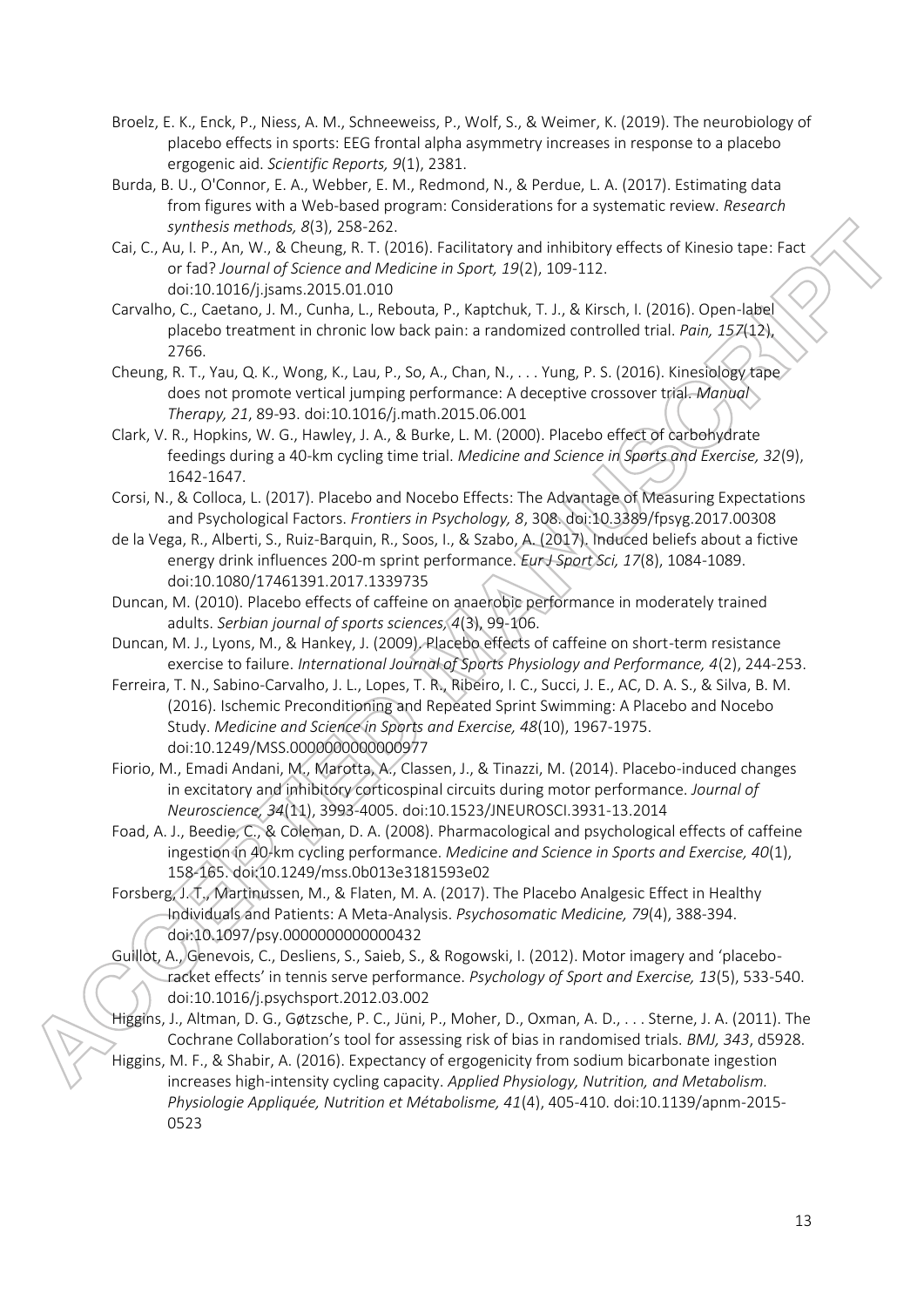Hoenemeyer, T. W., Kaptchuk, T. J., Mehta, T. S., & Fontaine, K. R. (2018). Open-label placebo treatment for cancer-related fatigue: A randomized-controlled clinical trial. *Scientific Reports, 8*(1), 2784.

Hopker, J. G., Coleman, D. A., Wiles, J. D., & Galbraith, A. (2009). Familiarisation and reliability of sprint test indices during laboratory and field assessment. *Journal of Sports Science & Medicine, 8*(4), 528.

Hopkins, W. G., Hawley, J. A., & Burke, L. M. (1999). Design and analysis of research on sport performance enhancement. *Medicine and Science in Sports and Exercise, 31*(3), 472-485.

Hróbjartsson, A., & Gøtzsche, P. C. (2010). Placebo interventions for all clinical conditions. *The Cochrane Library*.

Hulston, C. J., & Jeukendrup, A. E. (2009). No placebo effect from carbohydrate intake during prolonged exercise. *International Journal of Sport Nutrition and Exercise Metabolism, 19*(3), 275-284.

Hurst, P., & Board, E. (2017). Reliability of 5-km running performance in a competitive environment. *Measurement in Physical Education and Exercise Science, 21*(1), 10-14.

Hurst, P., Foad, A. J., Coleman, D. A., & Beedie, C. (2017). Athletes Intending to Use Sports Supplements Are More Likely to Respond to a Placebo. *Medicine and Science in Sports and Exercise, 40*(9), 1877-1883. doi:10.1249/MSS.0000000000001297.

Hurst, P., Kavussanu, M., Boardley, I. D., & Ring, C. (2019). Sport supplement us predicts doping via sport supplement beliefs. *Journal of Sports Sciences*, 1-7. doi:10.1080/02640414.2019.1589920

Janes, W. I., Snow, B. B., Watkins, C. E., Noseworthy, E. A., Reid, J. C., & Behm, D. G. (2016). Effect of participants' static stretching knowledge or deception on the responses to prolonged stretching. *Applied Physiology, Nutrition, and Metabolism, 41*(10), 1052-1056.

Kalasountas, V., Reed, J., & Fitzpatrick, J. (2007). The Effect of Placebo-Induced Changes in Expectancies on Maximal Force Production in College Students. *Journal of Applied Sport Psychology, 19*(1), 116-124. doi:10.1080/10413200601123736

Kaptchuk, T. J., Friedlander, E., Kelley, J. M., Sanchez, M. N., Kokkotou, E., Singer, J. P., . . . Lembo, A. J. (2010). Placebos without deception: a randomized controlled trial in irritable bowel syndrome. *PloS One, 5*(12), e15591. doi:10.1371/journal.pone.0015591

Kelley, J. M., Kaptchuk, T. J., Cusin, C., Lipkin, S., & Fava, M. (2012). Open-label placebo for major depressive disorder: a pilot randomized controlled trial. *Psychotherapy and Psychosomatics, 81*(5), 312-314. doi:10.1159/000337053

Maganaris, C. N., Collins, D., & Sharp, M. (2000). Expectancy effects and strength training: do steroids make a difference? *The Sport Psychologist, 14*(3), 272-278.

Marocolo, M., da Mota, G. R., Pelegrini, V., & Appell Coriolano, H. J. (2015). Are the Beneficial Effects of Ischemic Preconditioning on Performance Partly a Placebo Effect? *International Journal of Sports Medicine, 36*(10), 822-825. doi:10.1055/s-0035-1549857

Moher, D., Shamseer, L., Clarke, M., Ghersi, D., Liberati, A., Petticrew, M., . . . Stewart, L. A. (2015). Preferred reporting items for systematic review and meta-analysis protocols (PRISMA-P) 2015 statement. *Systematic reviews, 4*(1), 1.

Petersen, G. L., Finnerup, N. B., Colloca, L., Amanzio, M., Price, D. D., Jensen, T. S., & Vase, L. (2014). The magnitude of nocebo effects in pain: a meta-analysis. *Pain, 155*(8), 1426-1434. doi:10.1016/j.pain.2014.04.016

Pires, F. O., Anjos, C. A. S. D., Covolan, R. J., Fontes, E. B., Noakes, T. D., Gibson, A. S. C., . . . Ugrinowitsch, C. (2018). Caffeine and Placebo Improved Maximal Exercise Performance Despite Unchanged Motor Cortex Activation and Greater Prefrontal Cortex Deoxygenation. *Frontiers in Physiology, 9*, 1144.

Pollo, A., Carlino, E., & Benedetti, F. (2008). The top-down influence of ergogenic placebos on muscle work and fatigue. *European Journal of Neuroscience, 28*(2), 379-388. doi:10.1111/j.1460- 9568.2008.06344.x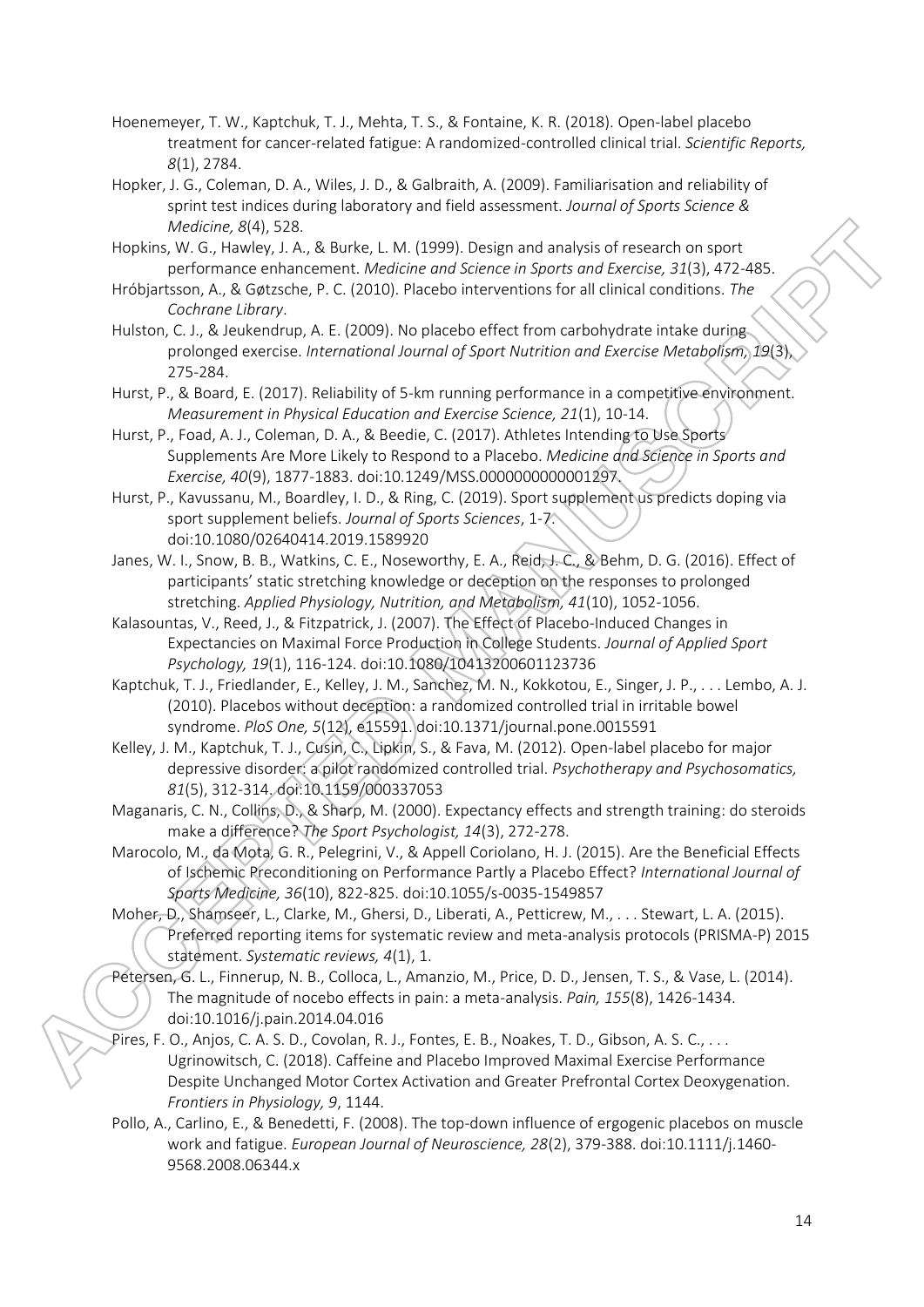- Pollo, A., Carlino, E., Vase, L., & Benedetti, F. (2012). Preventing motor training through nocebo suggestions. *European Journal of Applied Physiology, 112*(11), 3893-3903.
- Pollo, A., Torre, E., Lopiano, L., Rizzone, M., Lanotte, M., Cavanna, A., . . . Benedetti, F. (2002). Expectation modulates the response to subthalamic nucleus stimulation in Parkinsonian patients. *Neuroreport, 13*(11), 1383-1386.
- Poon, K. Y., Li, S. M., Roper, M. G., Wong, M. K., Wong, O., & Cheung, R. T. (2015). Kinesiology tape does not facilitate muscle performance: A deceptive controlled trial. *Manual Therapy, 20*(1), 130-133. doi:10.1016/j.math.2014.07.013
- Reeser, J. C., Smith, D. T., Fischer, V., Berg, R., Liu, K., Untiedt, C., & Kubista, M. (2005). Static magnetic fields neither prevent nor diminish symptoms and signs of delayed onset muscle soreness. *Archives of Physical Medicine and Rehabilitation, 86*(3), 565-570. doi:10.1016/j.apmr.2004.04.025
- Ross, A., Gill, N., Cronin, J., & Malcata, R. (2015). The relationship between physical characteristics and match performance in rugby sevens. *Eur J Sport Sci, 15*(6), 565-571. doi:10.1080/17461391.2015.1029983
- Sabino-Carvalho, J. L., Lopes, T. R., Obeid-Freitas, T., Ferreira, T. N., Succi, J. E., Silva, A. C., & Silva, B. M. (2017). Effect of Ischemic Preconditioning on Endurance Performance Does Not Surpass Placebo. *Medicine and Science in Sports and Exercise, 49*(1), 124-132.
- Saunders, B., de Oliveira, L. F., da Silva, R. P., de Salles Painelli, V., Goncalves, L. S., Yamaguchi, G., . . . Gualano, B. (2017). Placebo in sports nutrition: a proof-of-principle study involving caffeine supplementation. *Scandinavian Journal of Medicine and Science in Sports, 27*(11), 1240-1247. doi:10.1111/sms.12793
- Saunders, P. U., Ahlgrim, C., Vallance, B., Green, D. J., Robertson, E. Y., Clark, S. A., . . . Gore, C. J. (2010). An attempt to quantify the placebo effect from a three-week simulated altitude training camp in elite race walkers. *International Journal of Sports Physiology and Performance, 5*(4), 521-534.
- Sawkins, K., Refshauge, K., Kilbreath, S., & Raymond, J. (2007). The placebo effect of ankle taping in ankle instability. *Medicine and Science in Sports and Exercise, 39*(5), 781-787. doi:10.1249/MSS.0b013e3180337371
- Schaefer, M., Harke, R., & Denke, C. (2016). Open-label placebos improve symptoms in allergic rhinitis: a randomized controlled trial. *Psychotherapy and Psychosomatics, 85*(6), 373-374.
- Tallis, J., Muhammad, B., Islam, M., & Duncan, M. J. (2016). Placebo effects of caffeine on maximal voluntary concentric force of the knee flexors and extensors. *Muscle and Nerve, 54*(3), 479- 486. doi:10.1002/mus.25060
- Thalheimer, W., & Cook, S. (2002). How to calculate effect sizes from published research: A simplified methodology. *Work-Learning Research*, 1-9.
- Tolusso, D. V., Laurent, C. M., Fullenkamp, A. M., & Tobar, D. A. (2015). Placebo effect: influence on repeated intermittent sprint performance on consecutive days. *The Journal of Strength & Conditioning Research, 29*(7), 1915-1924.
- Urroz, P., Colagiuri, B., Smith, C. A., Yeung, A., & Cheema, B. S. (2016). Effect of acupuncture and instruction on physiological recovery from maximal exercise: a balanced-placebo controlled trial. *BMC Complementary and Alternative Medicine, 16*, 227. doi:10.1186/s12906-016-1213 y
- Vase, L., Riley, J. L., 3rd, & Price, D. D. (2002). A comparison of placebo effects in clinical analgesic trials versus studies of placebo analgesia. *Pain, 99*(3), 443-452.
- Villa‐Sánchez, B., Emadi Andani, M., & Fiorio, M. (2018). The role of the dorsolateral prefrontal cortex in the motor placebo effect. *European Journal of Neuroscience, 48*(11), 3410-3425.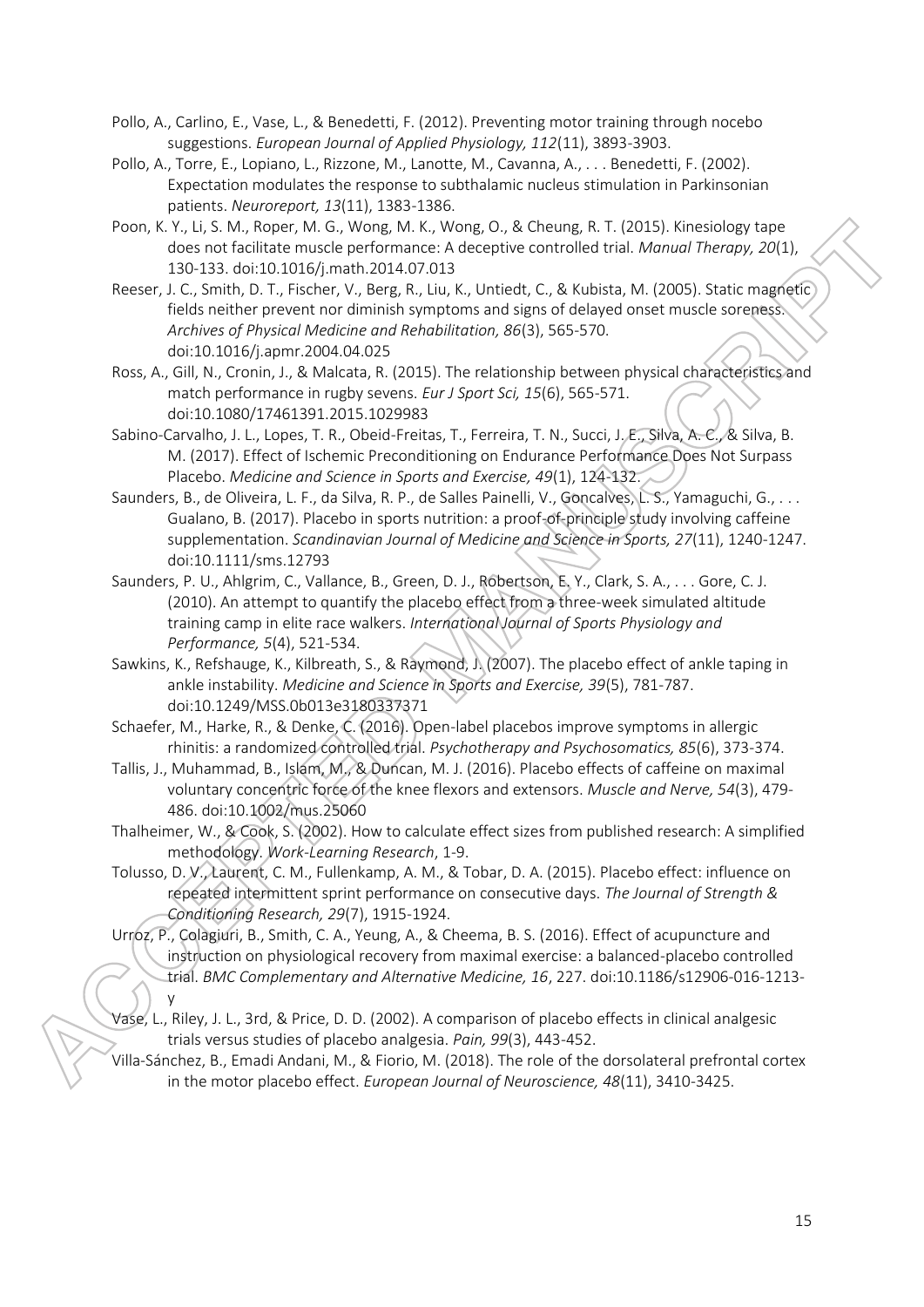|                | # Authors              | Year | Design                                           | Sample<br>size | Type of participant | Performance measure   | Treatment<br>Informed | Received              | d          | % change     |
|----------------|------------------------|------|--------------------------------------------------|----------------|---------------------|-----------------------|-----------------------|-----------------------|------------|--------------|
|                |                        |      | Nutritional and pharmacological ergogenic aids   |                |                     |                       |                       |                       |            |              |
|                | 1 Ariel et al.,        | 1972 | Within-participant                               | $\,6\,$        | University athletes | Maximal weight lifted | Anabolic steroids     | Placebo               | 2.15 9.6   |              |
| $\mathbf{2}$   | Maganaris et<br>al.,   | 2000 | Within-participant                               | 11             | Elite athletes      | Maximal weight lifted | Anabolic steroids     | Placebo               | $0.72$ 4.6 |              |
| 3              | Beedie et al.,         | 2006 | Within-participant 6                             |                | Sub-elite athletes  | 10-km TT              | Placebo               | Placebo               |            | $0.08 - 1.4$ |
|                |                        |      |                                                  |                |                     |                       | 4.5mg caffeine        | Placebo               | 0.08       | 1.3          |
|                |                        |      |                                                  |                |                     |                       | 9.0mg caffeine        | Placebo               | $0.21$ 3.1 |              |
| $\overline{4}$ | Kalasountas et<br>al., | 2007 | Between-<br>participant                          | 42             | University athletes | Maximal weight lifted | Amino acids           | Placebo               | $0.36$ 11  |              |
|                | 5 McClung et al.,      | 2007 | Within-participant<br>balanced placebo<br>design | 16             | Sub-elite athletes  | $1000-m$ TT           | Sodium<br>bicarbonate | Sodium<br>bicarbonate | $0.14$ 1.7 |              |
|                |                        |      |                                                  |                |                     |                       | Sodium<br>bicarbonate | Placebo               | $0.13$ 1.5 |              |
|                |                        |      |                                                  |                |                     |                       | Placebo               | Sodium<br>bicarbonate |            | $0.03 - 0.3$ |
|                |                        |      |                                                  |                |                     |                       |                       |                       |            | 16           |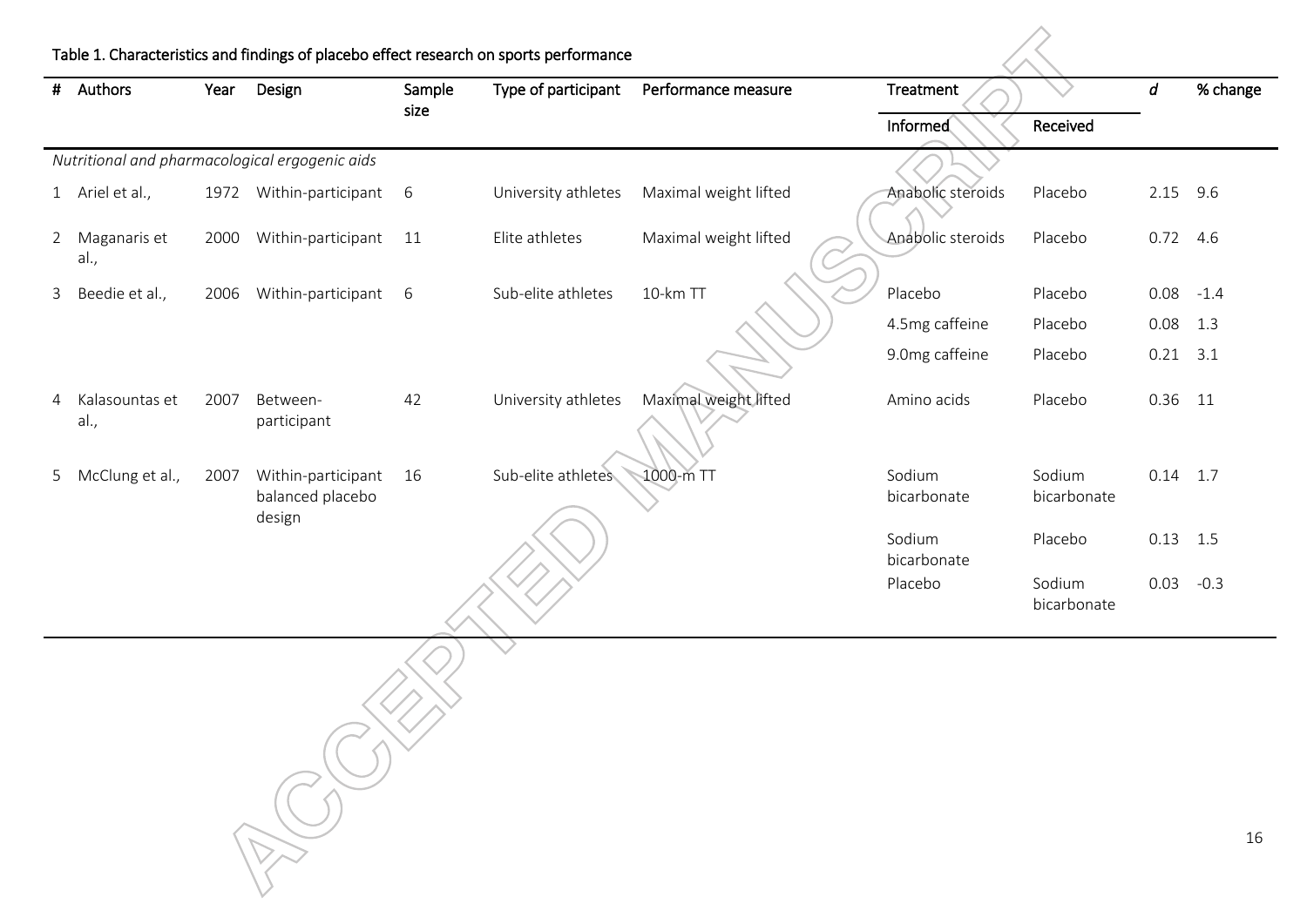Table 1 cont.

|    | $1001C + 10011C$ |      |                            |             |                         |                       |                            |                             |                  |        |
|----|------------------|------|----------------------------|-------------|-------------------------|-----------------------|----------------------------|-----------------------------|------------------|--------|
| #  | Authors          | Year | Design                     | Sample size | Type of                 | Performance measure   | Treatment                  |                             | $\boldsymbol{d}$ | %      |
|    |                  |      |                            |             | participant             |                       | Informed                   | Received                    |                  | change |
| 6  | Beedie et al.,   | 2007 | Between-participant        | 42          | Sub-elite               | 30-m repeated sprints | Positive supplement        | Placebo                     | $0.00 \quad 0.0$ |        |
|    |                  |      |                            |             | athletes                |                       | Negative                   | Placebo                     | $0.41 - 1.7$     |        |
|    |                  |      |                            |             |                         |                       | supplement                 |                             |                  |        |
| 7  | Foad et al.,     | 2008 | Within-participant         | 14          | Sub-elite               | 40-km TT              | Caffeine                   | Caffeine                    | $0.28$ 2.3       |        |
|    |                  |      | balanced placebo<br>design |             | athletes                |                       | Caffeine                   | Placebo                     | $0.05$ 0.1       |        |
|    |                  |      |                            |             |                         |                       | Placebo                    | Caffeine                    | 0.34             | 2.9    |
|    |                  |      |                            |             |                         |                       | Placebo                    | Placebo                     | 0.13             | $-1.9$ |
| 8  | Pollo et al.,    | 2008 | Between-participant        | 44          | University              | Leg Extension         | Caffeine                   | Placebo                     | 0.29             | 11.4   |
|    |                  |      |                            |             | students                |                       | Caffeine                   | Placebo and<br>conditioning | 0.82 25.9        |        |
| 9  | Duncan et al.,   | 2009 | Within-participant         | 12          | Healthy<br>participants | Leg extension         | Caffeine                   | Placebo                     | 0.93 23.8        |        |
| 10 | Hulston et al.,  | 2009 | Within-participant         | 10          | Sub-elite               | 60-minute TT          | 50% change of              | Caffeine                    | 1.01 11.0        |        |
|    |                  |      |                            |             | athletes                |                       | carbohydrate or<br>placebo | Placebo                     | $0.05$ 0.5       |        |
|    | 11 Duncan        | 2010 | Within-participant         | 14          | Healthy                 | Wingate               | Caffeine                   | Caffeine                    | 1.55 24.5        |        |
|    |                  |      | balanced placebo           |             | participants            |                       | Caffeine                   | Placebo                     | 0.41             | 6.5    |
|    |                  |      | design                     |             |                         |                       | Placebo                    | Caffeine                    | $0.20$ 3.2       |        |
|    |                  |      |                            |             |                         |                       |                            |                             |                  |        |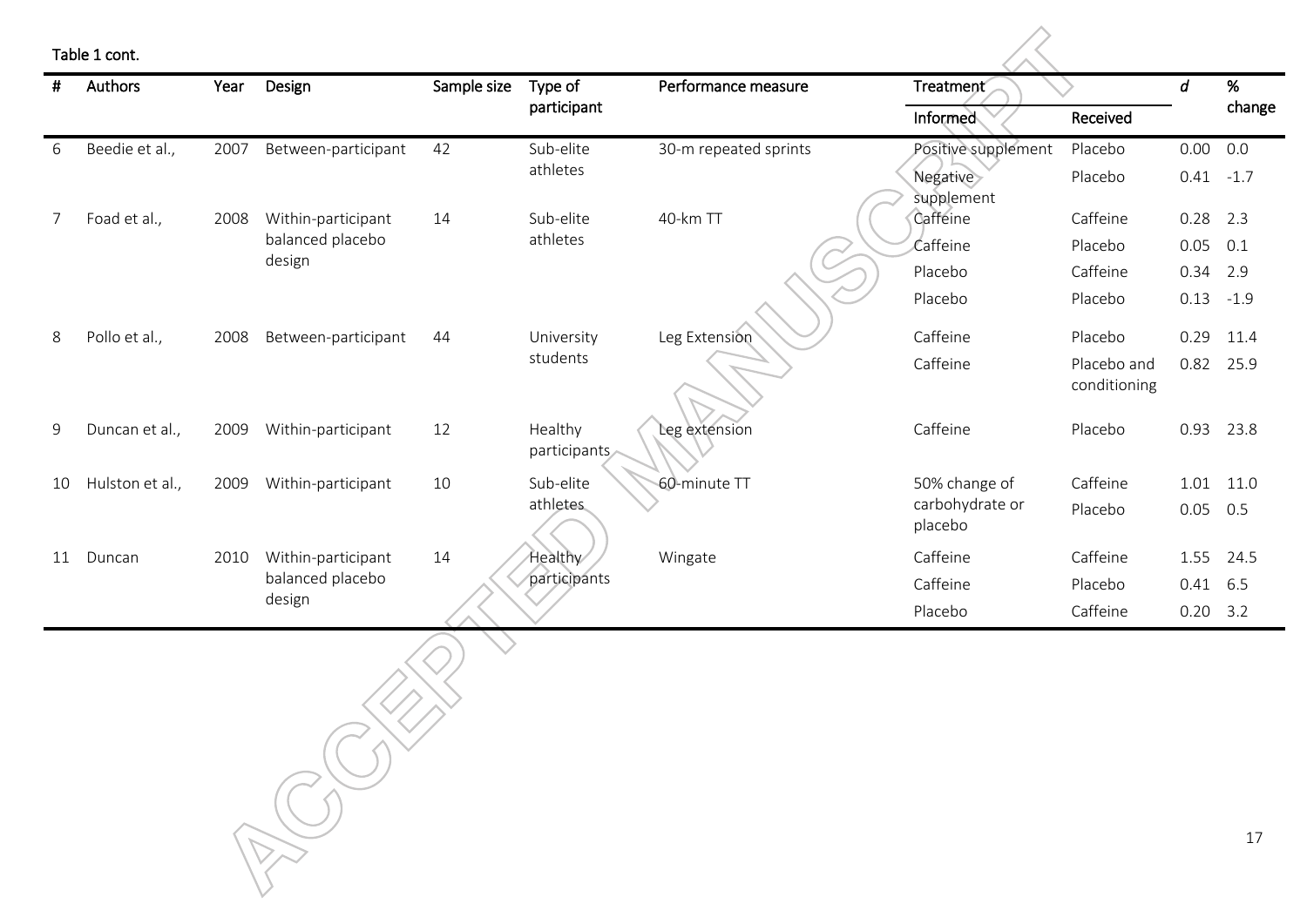Table 1 cont.

| #  | Authors           |      | Year Design                | Sample | Type of      | Performance measure            | Treatment                      |                  | d           | %            |
|----|-------------------|------|----------------------------|--------|--------------|--------------------------------|--------------------------------|------------------|-------------|--------------|
|    |                   |      |                            | size   | participant  |                                | Informed                       | Received         |             | change       |
| 12 | Bottoms et al.,   | 2014 | Within-participant         | 12     | Healthy      | Arm crank ergometer            | Positive                       | Placebo          | $0.37$ 6.3  |              |
|    |                   |      |                            |        | participants |                                | supplement<br>Negative         | Placebo          | $0.06 -0.8$ |              |
|    |                   |      |                            |        |              |                                | supplement                     |                  |             |              |
| 13 | Ross et al.,      | 2015 | Within-participant         | 15     | Sub-elite    | 3000-m TT                      | Oxy RBX                        | Placebo          | $0.81$ 1.5  |              |
|    |                   |      |                            |        | athletes     |                                |                                |                  |             |              |
| 14 | Tolusso et al.,   |      | 2015 Within-participant    | 10     | Healthy      | Repeated anaerobic sprint test | New sport                      | Placebo          | $0.41$ 5.2  |              |
|    |                   |      |                            |        | participants | (RAST)                         | supplement                     |                  |             |              |
| 15 | Bellinger et al., | 2016 | Within-participant         | 8      | Sub-elite    | 1kmTT                          | $\beta$ -alanine               | $\beta$ -alanine | $0.14$ 2.4  |              |
|    |                   |      | balanced placebo<br>design |        | athletes     |                                | $\beta$ -alanine               | Placebo          | 0.06        | 0.6          |
|    |                   |      |                            |        |              |                                | Placebo                        | $\beta$ -alanine | $0.10$ 1.8  |              |
|    |                   |      |                            |        |              |                                | Placebo                        | Placebo          |             | $0.04 - 1.0$ |
| 16 | Saunders et al.,  |      | 2016 Within-participant    | 42     | Sub-elite    | 25-minute TT                   | Caffeine (guessed              | Placebo          |             | $-1.4$       |
|    |                   |      |                            |        | athletes     |                                | placebo)                       |                  | 0.08        |              |
|    |                   |      |                            |        |              |                                | Caffeine (didn't               | Placebo          | 0.14        | 2.4          |
|    |                   |      |                            |        |              |                                | know)                          |                  |             |              |
|    |                   |      |                            |        |              |                                | Caffeine (guessed<br>caffeine) | Placebo          | $0.27$ 3.5  |              |
|    |                   |      |                            |        |              |                                | Caffeine (overall)             | Placebo          | $0.07$ 1.0  |              |
|    |                   |      |                            |        |              |                                |                                |                  |             |              |
|    |                   |      |                            |        |              |                                |                                |                  |             |              |
|    |                   |      |                            |        |              |                                |                                |                  |             |              |
|    |                   |      |                            |        |              |                                |                                |                  |             |              |
|    |                   |      |                            |        |              |                                |                                |                  |             |              |
|    |                   |      |                            |        |              |                                |                                |                  |             |              |
|    |                   |      |                            |        |              |                                |                                |                  |             | 18           |
|    |                   |      |                            |        |              |                                |                                |                  |             |              |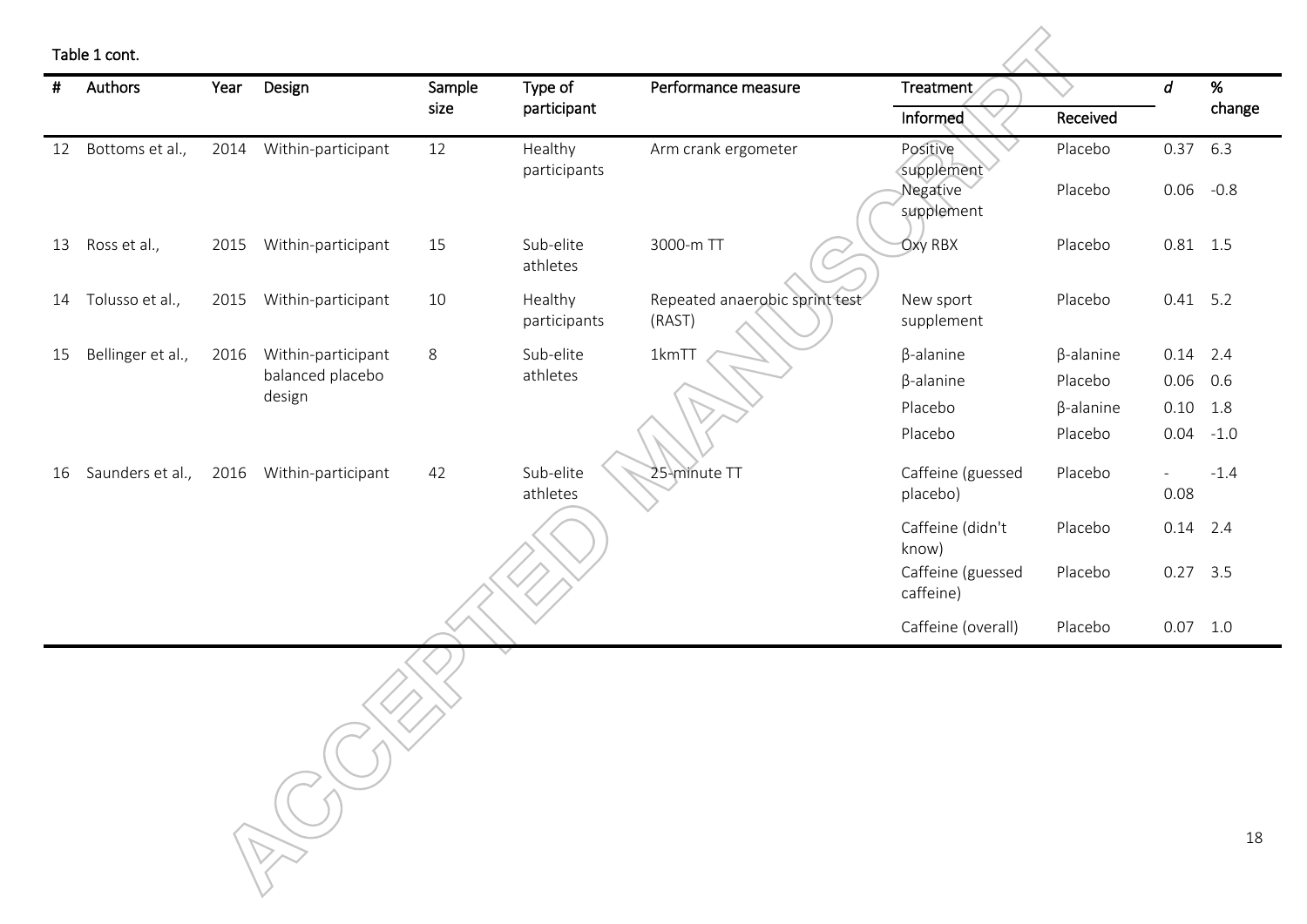|    | Table 1 cont.             |      |                     |             |              |                                  |                                    |          |            |        |
|----|---------------------------|------|---------------------|-------------|--------------|----------------------------------|------------------------------------|----------|------------|--------|
| #  | Authors                   | Year | Design              | Sample size | Type of      | Performance measure              | Treatment                          |          | d          | %      |
|    |                           |      |                     |             | participant  |                                  | Informed                           | Received |            | change |
|    | 17 Tallis et al.,         | 2016 | Within-participant  | 14          | Healthy      | Leg extension                    | Caffeine                           | Caffeine | 0.60       | 15.8   |
|    |                           |      | balanced placebo    |             | participants |                                  | Caffeine                           | Placebo  | 0.25       | 6.2    |
|    |                           |      | design              |             |              |                                  | Placebo                            | Caffeine | 0.40       | 11.2   |
| 18 | de la Vega et             | 2017 | Between-participant | 60          | Healthy      | 200-m sprint                     | Beneficial                         | Placebo  | $0.28$ 5.9 |        |
|    | al.,                      |      |                     |             | participants |                                  | supplement                         |          |            |        |
|    |                           |      |                     |             |              |                                  | Partially beneficial<br>supplement | Placebo  | 0.09       | 2.2    |
|    |                           |      |                     |             |              |                                  | Neutral supplement                 | Placebo  | $0.11$ 1.9 |        |
| 19 | Hurst et al.,             | 2017 | Between-participant | 712         | Sub-elite    | 20-m repeated sprints            | Positive sport                     | Placebo  | 0.02       | 0.10   |
|    |                           |      |                     |             | athletes     |                                  | supplement                         |          |            |        |
|    |                           |      |                     |             |              |                                  | Negative sport<br>supplement       | Placebo  | 0.32       | $-0.9$ |
| 20 | Pires et al.,             | 2018 | Within-participant  | 9           | Healthy      | Cycling maximal incremental test | Caffeine                           | Placebo  | 0.88       | 10.4   |
|    | Mechanical ergogenic aids |      |                     |             | participants |                                  |                                    |          |            |        |
| 21 | Guillot et al.,           | 2012 | Between-participant | 22          | Sub-elite    | Tennis Serve                     | Enhanced tennis                    | Placebo  | 0.36 5.6   |        |
|    |                           |      |                     |             | athletes     |                                  | racket                             |          |            |        |
|    |                           |      |                     |             |              |                                  |                                    |          |            |        |
|    |                           |      |                     |             |              |                                  |                                    |          |            | 19     |

 $\overline{\mathcal{R}}$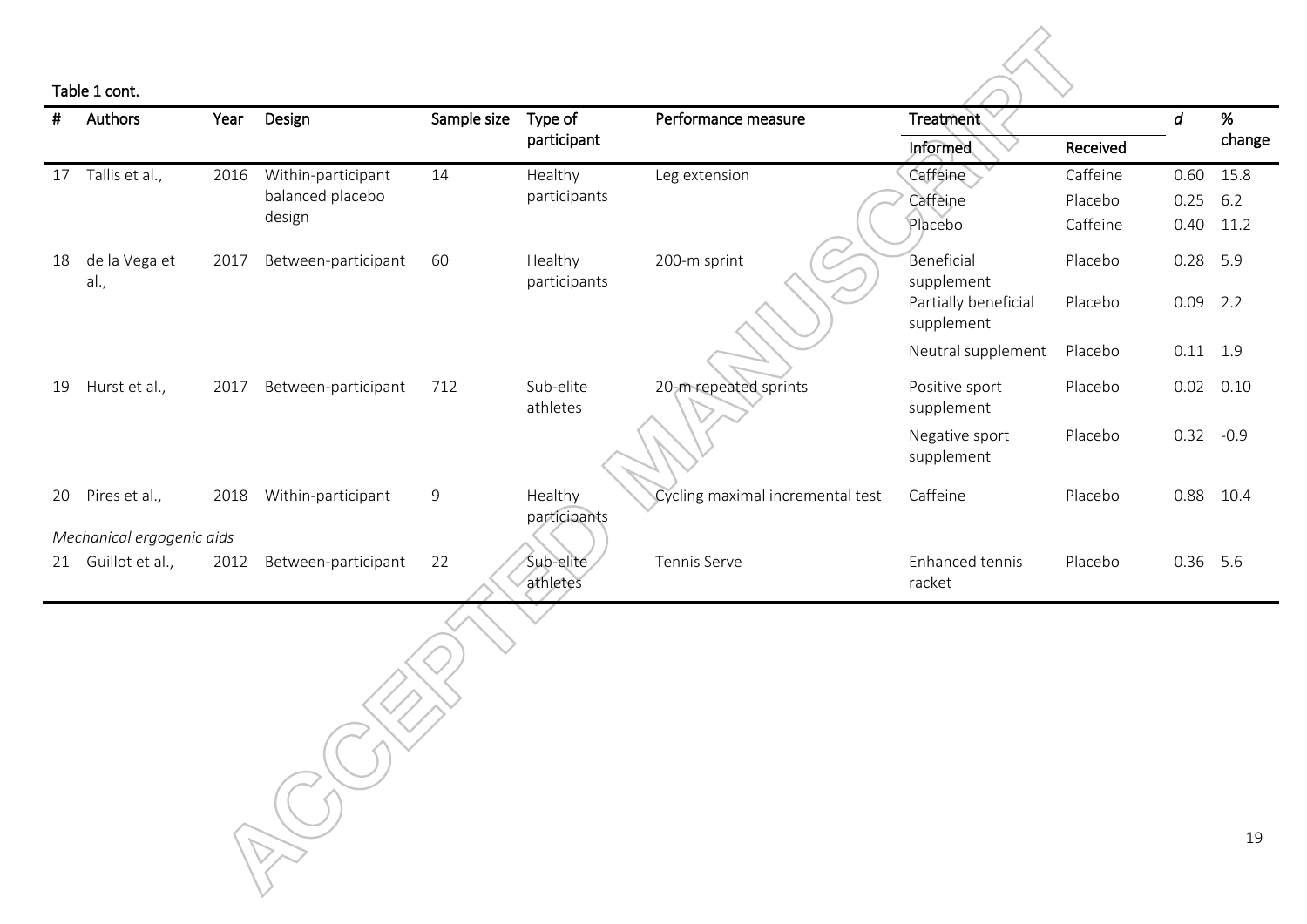|    | Table 1 cont.   |      |                                        |             |                         |                                     |                                                   |                             |            |         |
|----|-----------------|------|----------------------------------------|-------------|-------------------------|-------------------------------------|---------------------------------------------------|-----------------------------|------------|---------|
| #  | Authors         | Year | Design                                 | Sample size | Type of                 | Performance measure                 | Treatment                                         |                             | d          | %       |
|    |                 |      |                                        |             | participant             |                                     | Informed                                          | Received                    |            | change  |
| 22 | Pollo et al.,   | 2012 | Between-participant                    | 70          | Healthy<br>participants | Leg extension                       | Transcutaneous<br>electrical nerve<br>stimulation | Placebo                     | 0.67       | $-11.2$ |
|    |                 |      |                                        |             |                         |                                     | Transcutaneous<br>electrical nerve<br>stimulation | Placebo and<br>conditioning | 0.52       | $-8.5$  |
| 23 | Brazier et al., | 2014 | Within-participant<br>balanced placebo | 18          | University<br>students  | 5-m sprint                          | Magnetic<br>wristband                             | Magnetic<br>wristband       | 0.02       | 0.4     |
|    |                 |      | design                                 |             |                         |                                     | Magnetic<br>wristband                             | Placebo                     | $0.11$ 2.7 |         |
|    |                 |      |                                        |             |                         |                                     | Placebo                                           | Magnetic<br>wristband       | 0.21       | 7.2     |
| 24 | Broatch et al., | 2014 | Between-participant                    | 30          | Healthy<br>participants | Leg extension                       | Cold-water<br>immersion                           | Cold-water<br>immersion     | 0.39       | 10.6    |
|    |                 |      |                                        |             |                         |                                     | New developed<br>recovery oil                     | Placebo                     | 0.18       | 7.3     |
| 25 | Fiorio et al.,  | 2014 | Between-participant                    | 60          | University<br>students  | Abduction of the right index finger | Transcutaneous<br>electrical nerve<br>stimulation | Placebo                     | 0.87       | 14.4    |
|    |                 |      |                                        |             |                         |                                     | Transcutaneous<br>electrical nerve<br>stimulation | Placebo and<br>conditioning | 0.85       | 13.8    |
|    |                 |      |                                        |             |                         |                                     |                                                   |                             |            |         |
|    |                 |      |                                        |             |                         |                                     |                                                   |                             |            | 20      |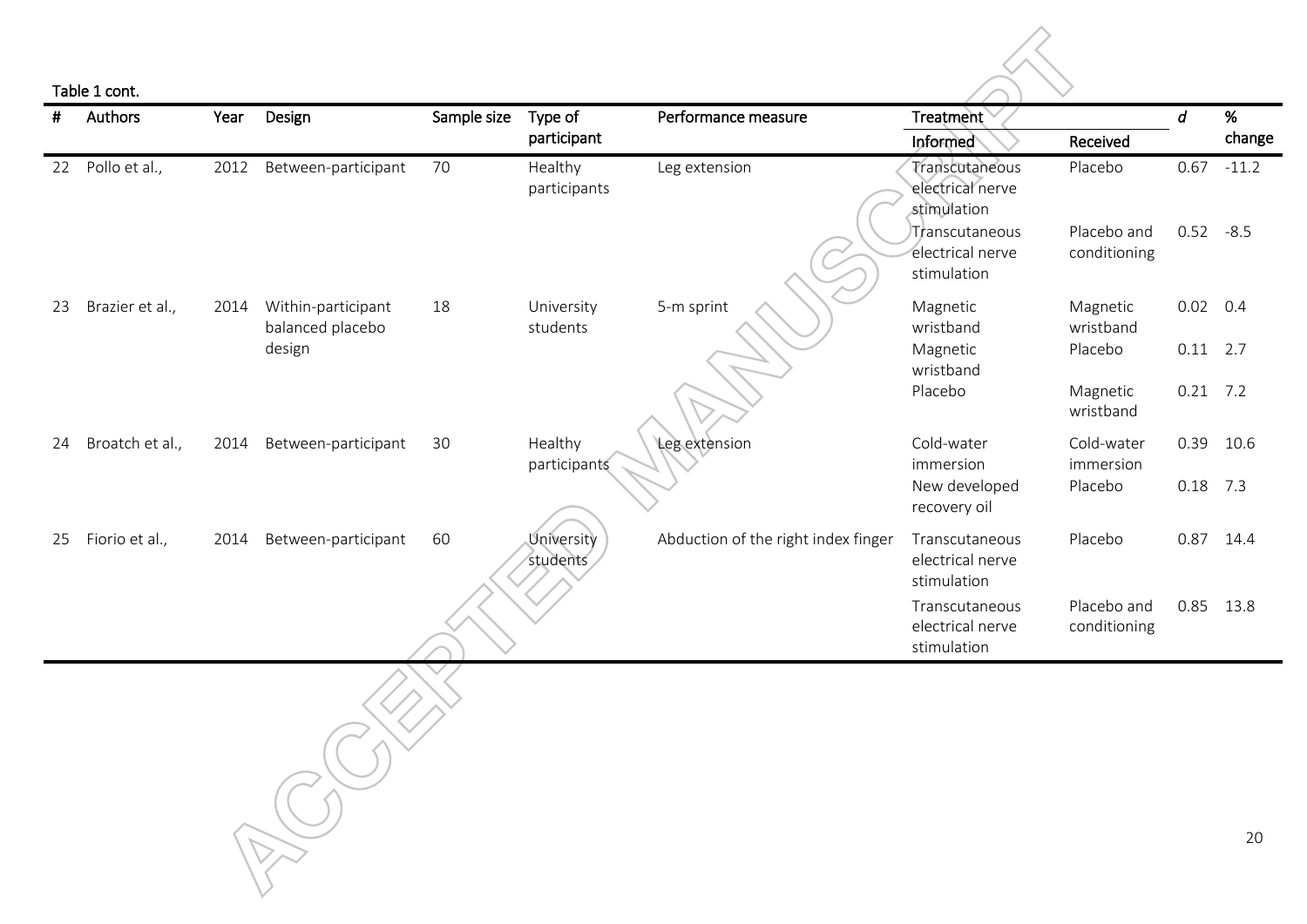| participant<br>Andani et al.,<br>32<br>Abduction of the right index finger<br>2015<br>Between-participant<br>Healthy<br>26<br>participants<br>Sub-elite<br>100-m front crawl TT<br>Marocolo et al.,<br>2015 Between-participant<br>15<br>27<br>athletes<br>Healthy<br>Poon et al.,<br>Within-participant<br>30<br>Leg extension<br>2015<br>28<br>participants<br>University<br>23<br>Between-participant<br>6 x 50-m sprints<br>Ferreira et al.,<br>2016<br>29<br>athletes | Informed<br>Transcutaneous<br>electrical nerve<br>stimulation<br>Ischemic<br>preconditioning | Received<br>Placebo and<br>conditioning<br>Ischemic<br>preconditioning | 0.96       | change<br>$-12.9$ |
|----------------------------------------------------------------------------------------------------------------------------------------------------------------------------------------------------------------------------------------------------------------------------------------------------------------------------------------------------------------------------------------------------------------------------------------------------------------------------|----------------------------------------------------------------------------------------------|------------------------------------------------------------------------|------------|-------------------|
|                                                                                                                                                                                                                                                                                                                                                                                                                                                                            |                                                                                              |                                                                        |            |                   |
|                                                                                                                                                                                                                                                                                                                                                                                                                                                                            |                                                                                              |                                                                        |            |                   |
|                                                                                                                                                                                                                                                                                                                                                                                                                                                                            |                                                                                              |                                                                        |            | $0.24$ 1.5        |
|                                                                                                                                                                                                                                                                                                                                                                                                                                                                            | Placebo                                                                                      | Placebo                                                                | $0.16$ 0.9 |                   |
|                                                                                                                                                                                                                                                                                                                                                                                                                                                                            | Kinesiology tape                                                                             | Kinesiology<br>tape                                                    | $0.08$ 2.8 |                   |
|                                                                                                                                                                                                                                                                                                                                                                                                                                                                            | Kinesiology tape                                                                             | Placebo                                                                | $0.02$ 0.6 |                   |
|                                                                                                                                                                                                                                                                                                                                                                                                                                                                            | Ischemic<br>preconditioning                                                                  | Ischemic<br>preconditioning                                            | $0.54$ 1.2 |                   |
|                                                                                                                                                                                                                                                                                                                                                                                                                                                                            | Ischemic<br>preconditioning                                                                  | Placebo                                                                |            | $0.04$ 0.08       |
|                                                                                                                                                                                                                                                                                                                                                                                                                                                                            |                                                                                              |                                                                        |            |                   |
|                                                                                                                                                                                                                                                                                                                                                                                                                                                                            |                                                                                              |                                                                        |            |                   |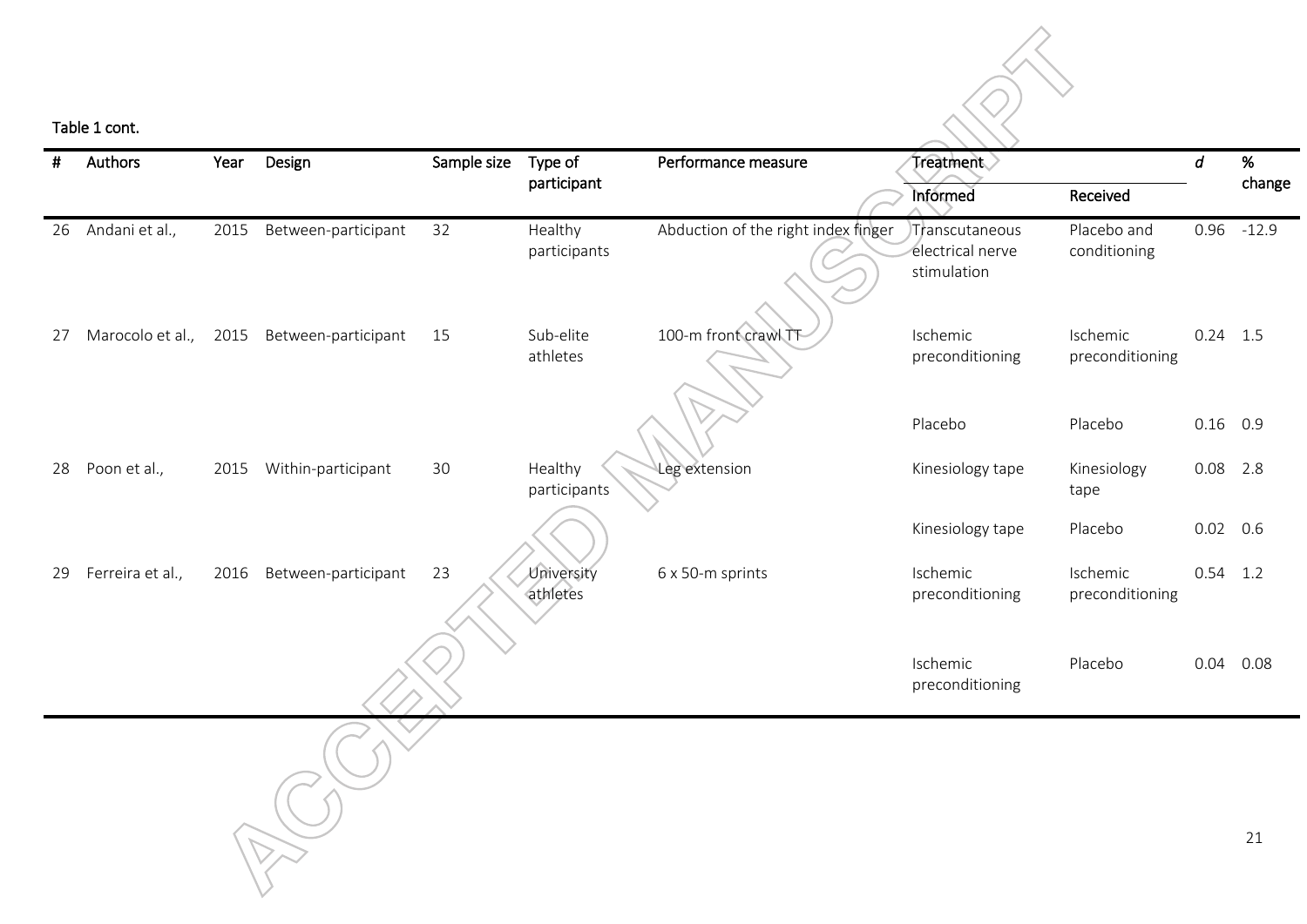| #  | Table 1 cont.<br>Authors | Year | Design                                                                    | Sample size | Type of                 | Performance measure                 | Treatment                                         |                             |                  | $\%$   |
|----|--------------------------|------|---------------------------------------------------------------------------|-------------|-------------------------|-------------------------------------|---------------------------------------------------|-----------------------------|------------------|--------|
|    |                          |      |                                                                           |             | participant             |                                     | Informed                                          | Received                    | $\boldsymbol{d}$ | change |
| 30 | Cai et al.,              | 2016 | Within-participant                                                        | 33          | Healthy<br>participants | Handgrip                            | Kinesiology tape                                  | Kinesiology<br>tape         | $0.07$ 4.7       |        |
|    |                          |      |                                                                           |             |                         |                                     | Kinesiology tape                                  | Placebo                     | $0.04$ 2.6       |        |
| 31 | Cheung et al.,           | 2016 | Within-participant                                                        | 30          | Sub-elite<br>athletes   | Standing long jump                  | Kinesiology tape                                  | Kinesiology<br>tape         | $0.04$ 1.0       |        |
|    |                          |      |                                                                           |             |                         |                                     | Kinesiology tape                                  | Placebo                     | $0.05$ 1.5       |        |
|    | al.                      |      | 32 Villa-Sanchez et 2018 Within-participant                               | 51          | Healthy<br>participants | Abduction of the right index finger | Transcutaneous<br>electrical nerve<br>stimulation | Placebo                     | $1.22$ 2.4       |        |
|    |                          |      |                                                                           |             |                         |                                     | Transcutaneous<br>electrical nerve<br>stimulation | Placebo and<br>conditioning | $0.93$ 4.3       |        |
|    |                          |      | Table 1 caption: Note: $d$ = Cohens $d$ effect statistic, TT = Time-trial |             |                         |                                     |                                                   |                             |                  |        |
|    |                          |      |                                                                           |             |                         |                                     |                                                   |                             |                  | 22     |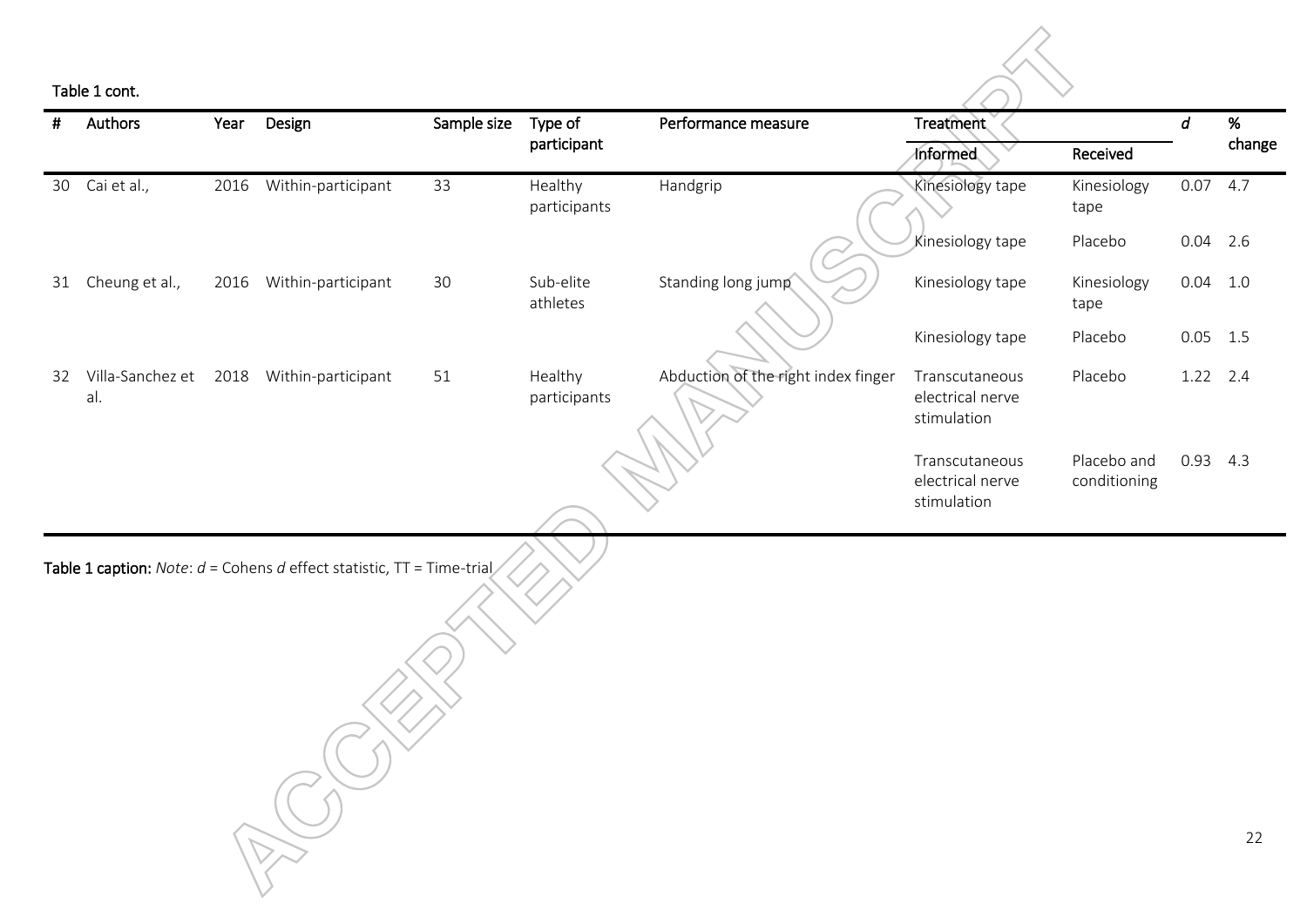| Table 2. Types of ergogenic aids investigated in placebo effect studies |  |
|-------------------------------------------------------------------------|--|
|-------------------------------------------------------------------------|--|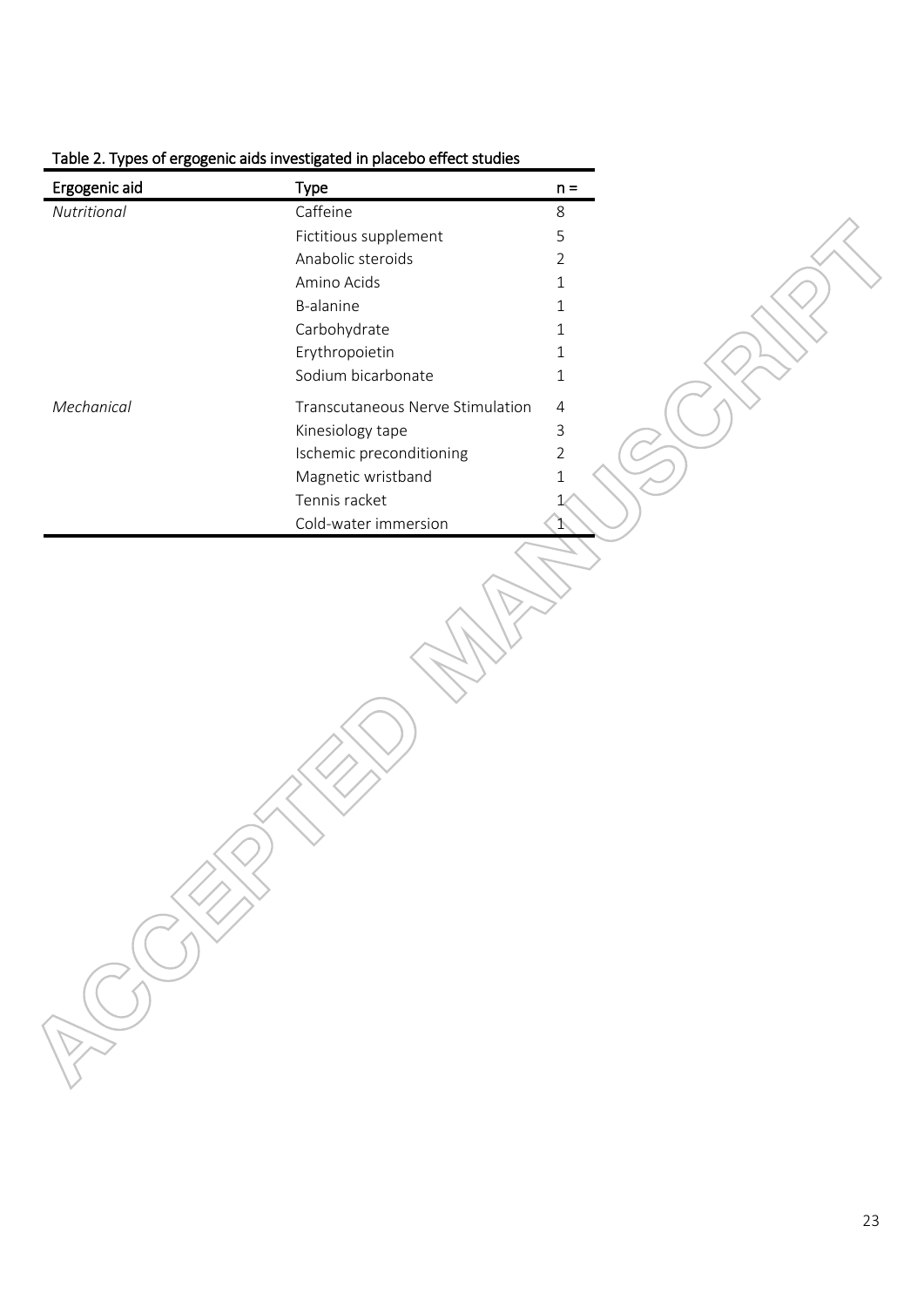# Figure captions

Figure 1. Study flow diagram

Figure 2. Assessment of bias of all studies. Authors' judgments about the risk of bias presented as

percentages across all included studies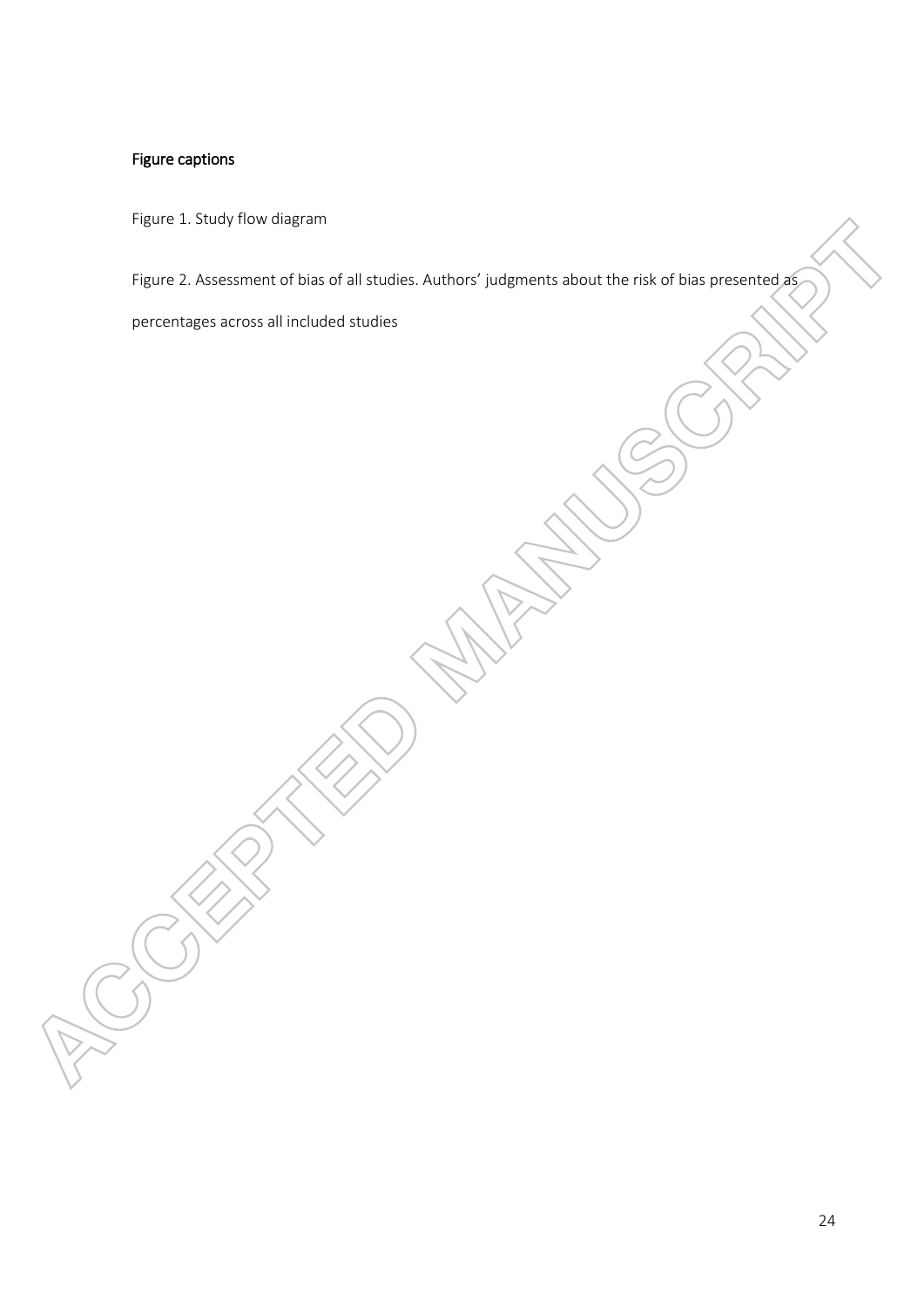# Figure 1.